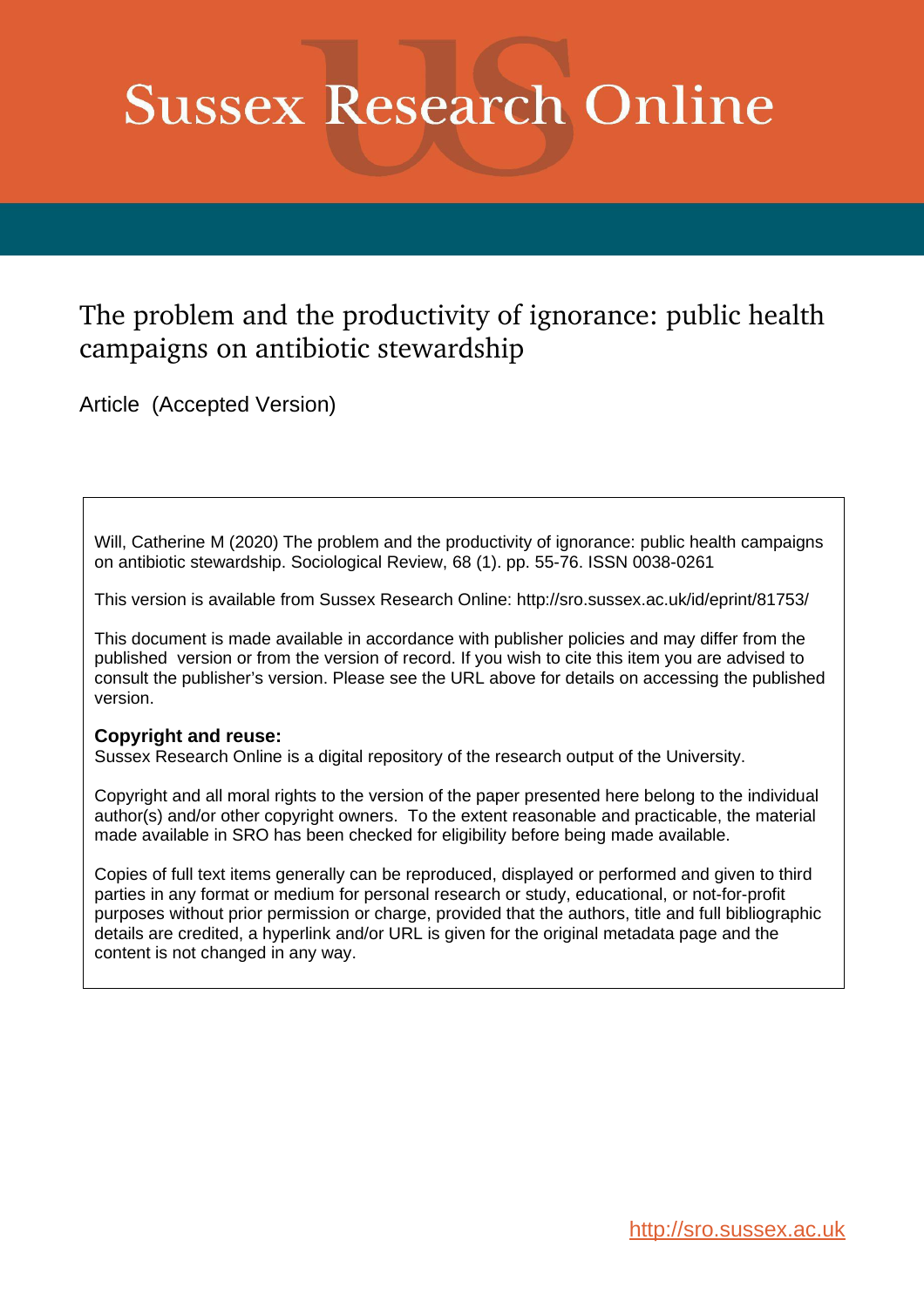#### **Introduction**

Antimicrobial resistance (AMR) has become a focus of health policy in recent years. This resistance is narrated as a looming catastrophe, the result of dangerous multi-drugresistant organisms ('superbugs') and of market failure (the 'empty pipeline' in antibiotic development)*.* As Brown and Nettleton (2017) describe, UK versions reveal 'an economic imaginary' at the highest levels of government, hoping for technological fixes including new antibiotics from novel innovation models. This paper shows a different economic imaginary in play in the application of ideas from behavioural economics ('nudge') to the problem of AMR. By comparing and contrasting efforts to reduce antibiotic use while waiting for new drugs I argue that current concern about AMR points to fundamental difficulties for public health in thinking about ordinary people as reflective, and efforts to deal with claims to lay and expert ignorance. As a result I identify several shifts in approach, including a strategic retreat from communicating information, which I characterize as a 'shrug' to accompany the nudge.

The paper adds to our understanding of responses to AMR by analysing public health strategies for encouraging 'antibiotic stewardship'. Though sharing Brown and Nettleton's (2017) interest in the framing of AMR, where they quote elite actors such as the Chief Medical Officer for England or the Prime Minister I look to the work of largely nameless public health workers seeking to reduce use of antibiotics for viral illnesses or minor infections. As most antibiotics are only formally available on prescription in the UK it might seem that this would lead to efforts to influence health professionals. However sociological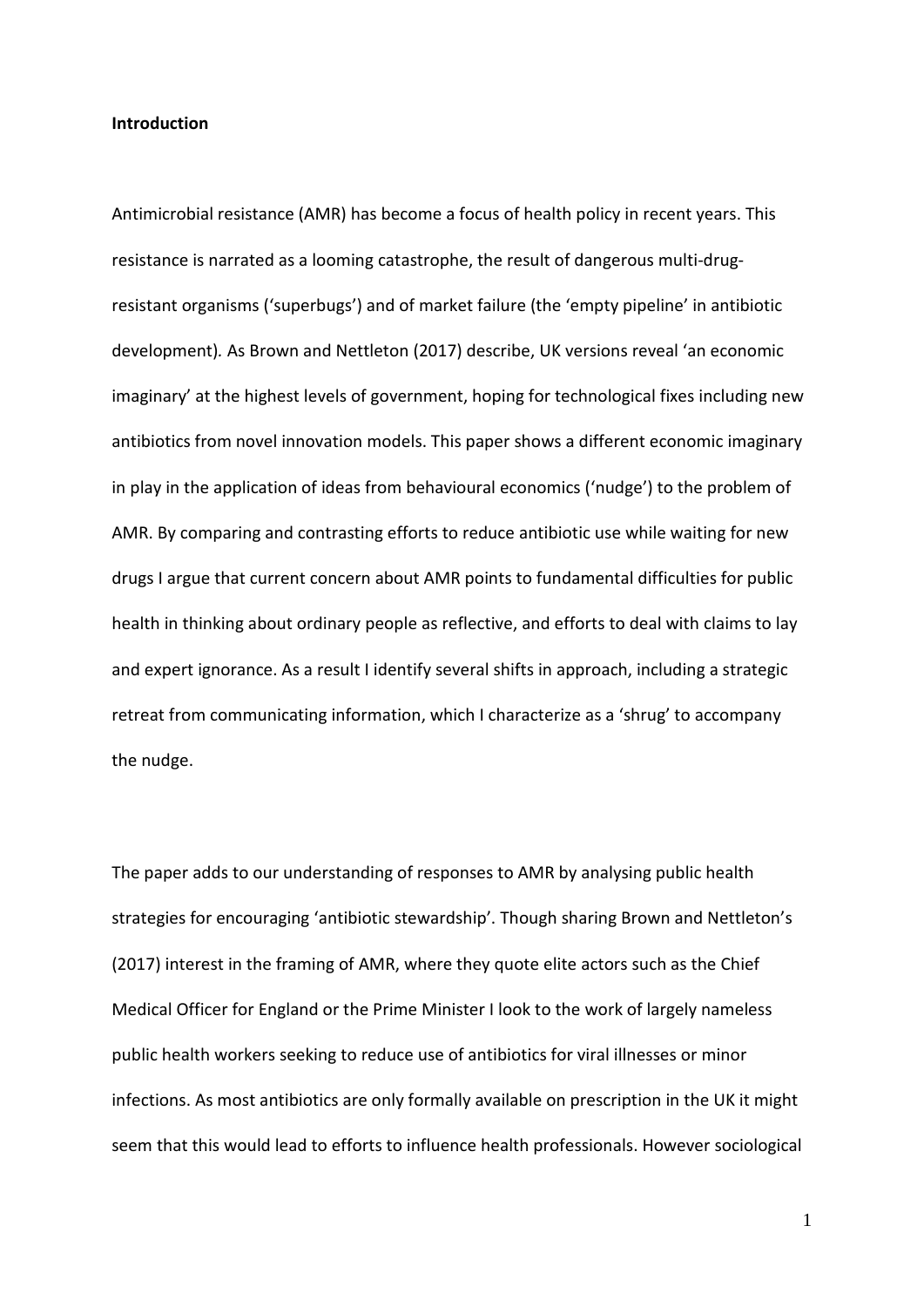work is used to justify efforts to engage with ordinary people. For example Britten and Ukoumunne (1997) is widely cited as evidence that patients' desire for an antibiotic affects prescription – implying that people can put pressure on doctors to access medicines. Such citations are the foundation for efforts to involve ordinary people with AMR, but these efforts are shaped by a focus on 'behaviour' that owes more to particular versions of psychology and econom[i](#page-31-0)cs than to sociology.<sup>i</sup>

A key recent influence on public health practice in the UK has been the rise of behavioural economics. The term refers to a subfield of economics that sets aside its more typical assumption that individuals are making rational choices. The word 'nudge' was popularised by Thaler and Sunstein (2009) in a book proposing that governments harness non-reflective forms of thinking including 'anchoring' (relying heavily on one piece of information), 'availability heuristics' (thinking in relation to the most recent or common experience) and 'following the herd' (being strongly influenced by what other people are doing). They recommended using modest interventions to exploit such non-reflective or automatic thinking so that the choice preferred by government was also the easiest. A nudge is any intervention designed to alter behaviour without forbidding options or significantly altering economic incentives. One of the most extended discussions of the influence of this approach appears in cultural geography on the rise of psychological expertise in UK government (Jones et al 2013, Pykett et al 2016). Though Foucauldian concepts have long been used in sociology of public health (e.g. Armstrong 1993) these authors offer detailed accounts of new versions of governmentality drawing on behavioural economics in the last ten years.<sup>[ii](#page-31-1)</sup>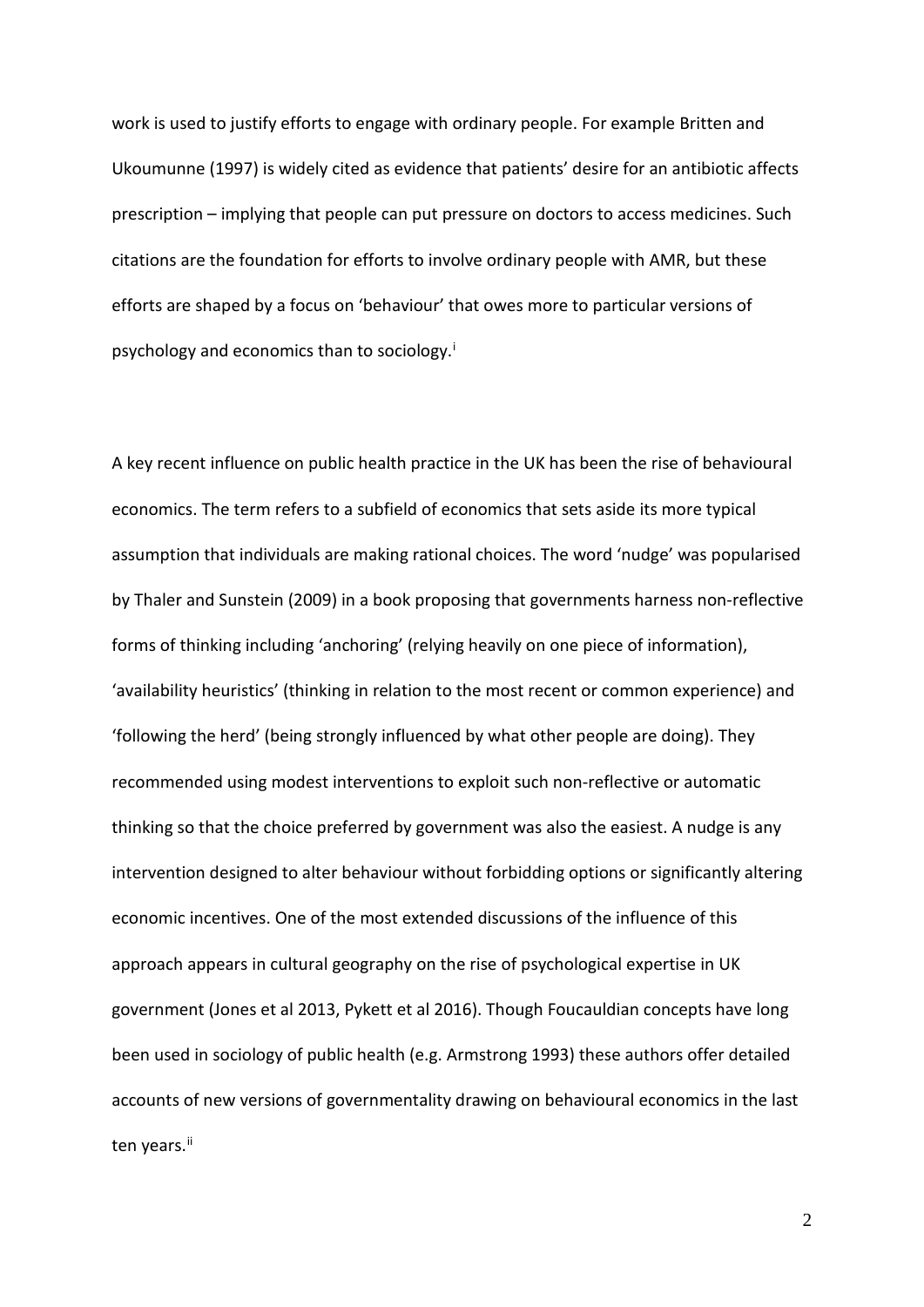Some sociologists see in nudge a welcome acknowledgement of social and environmental factors shaping decisions. As Brown (2012) says, policy interest in this approach may be an opportunity for our discipline, which also engages with the social and material context of action. However he also asks for more critical investigation of the assumptions behind specific initiatives, interests served by them, and possible longer term 'side effects' (p306). Studies of nudge in practice often complain that interventions focus attention back on the individual and their 'choices' rather than fulfilling the promise of a more social account of action (Cranshaw 2013, Haydock 2014, Carter 2015). Meanwhile political scientists argue that behavioural economics reduces the scope for citizens to be imagined as capable of autonomy and democratic involvement (e.g. Rebonato 2014)<sup>[iii](#page-31-2)</sup> and John et al (2009) explicitly call on governments to retain opportunities for more deliberative engagement with citizens. Such deliberative modes have been theorized in work in Science and Technology Studies (STS) on public involvement with scientific knowledge, to which I now turn.

Though STS has had rather little to say about behavioural economics specifically, it shares with geography, sociology and political science a broader interest in relationships between citizens and the state. This is expressed in discussion of the forms of citizenship enacted when people are mobilized around scientific work (e.g. Irwin 2001) and more recent discussion of issue-based publics (Marres and Lezaun 2011). Deliberative events have been of particular interest as occasions for 'constructing, engineering or performing [such] publics' (Felt and Fechter 2010), but a few scholars explore how more mundane research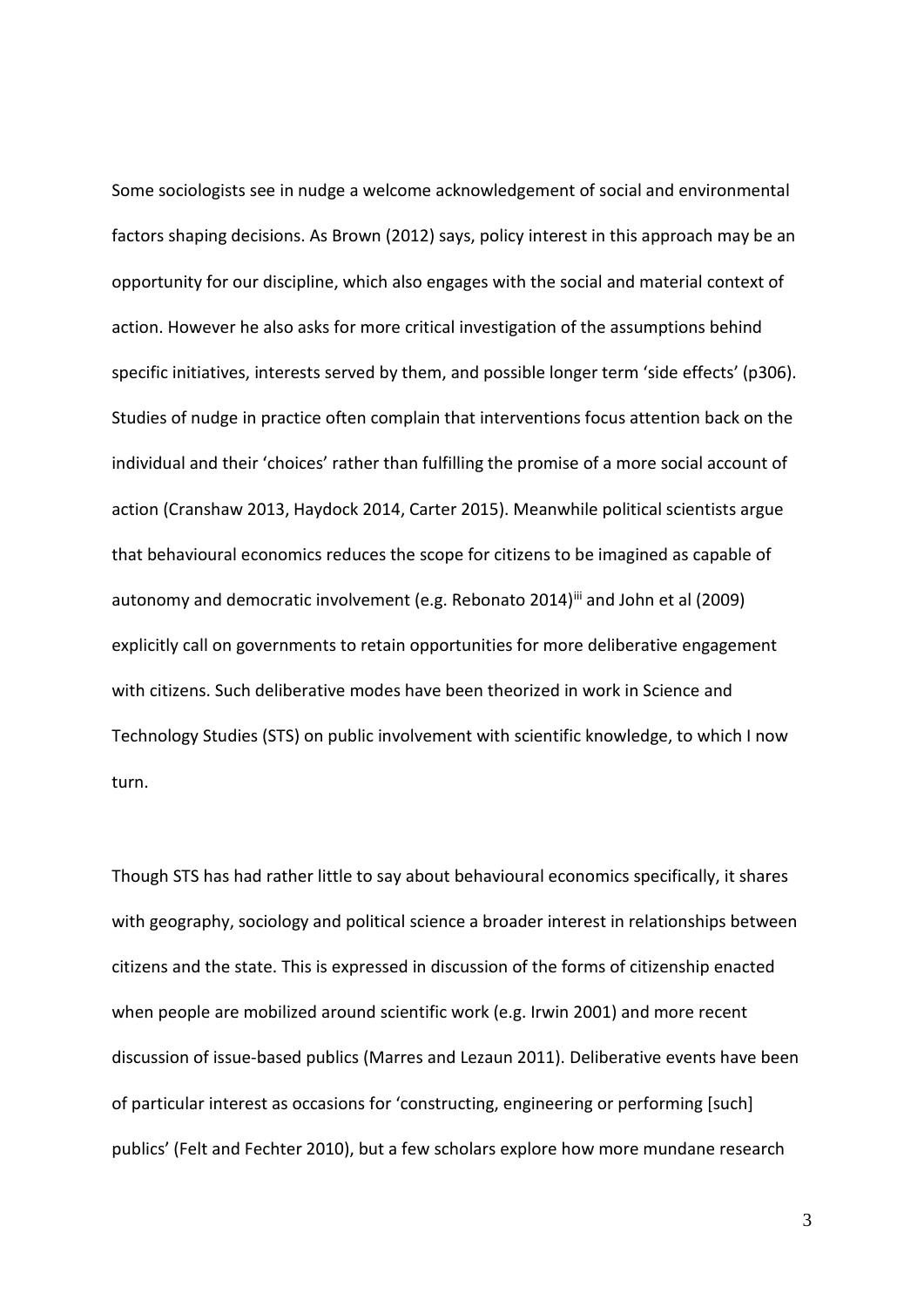methods may be used to produce public voices, including surveys (Law 2009) and interviews (Michael 1996). Wynne (1996) famously complains that apparently deliberative events are often framed more around communicating 'propositional knowledge' than generating richer understandings through lay experiences, and others argue that publics in such events are viewed as lacking as experts try to preserve 'epistemic asymmetry' between knowledgeable science and lay ignorance (Maranta et al 2003, p153) or seek out people focused on their own private affairs ('idiots' not stakeholders, Lezaun and Soneryd 2007). Identifying ignorance in others is a way of claiming status for experts. However, Michael (2012) argues that claims to ignorance may also be a lay strategy, where misbehaviour (absence, refusal, disruption, distraction, irony) challenges the terms of contact with science.

McGoey (2012) also emphasizes the strategic use of ignorance by experts – but in her work they identify gaps in their own knowledge. Regulators, physicians and manufacturers may deflect responsibility for risks associated with medical drugs by failing to do or to recognize relevant research, 'seek[ing] to preserve ignorance rather than dispel it' (p554). Though both may be associated with requests for more resources, such 'strategic ignorance' may be contrasted with Merton's (1987) 'specified ignorance' which explicitly serves as a basis for new scientific work. Indeed 'strategic ignorance' often includes an active claim 'that to think further into a certain direction will be unimportant' or even dangerous (Gross 2007, p749) – what Knorr Cetina (1999) calls 'negative knowledge' (Knorr Cetina 1999). More recently Scott (2017) suggests that sociology pursue further analysis of such moments where social action is oriented around things not done or not examined.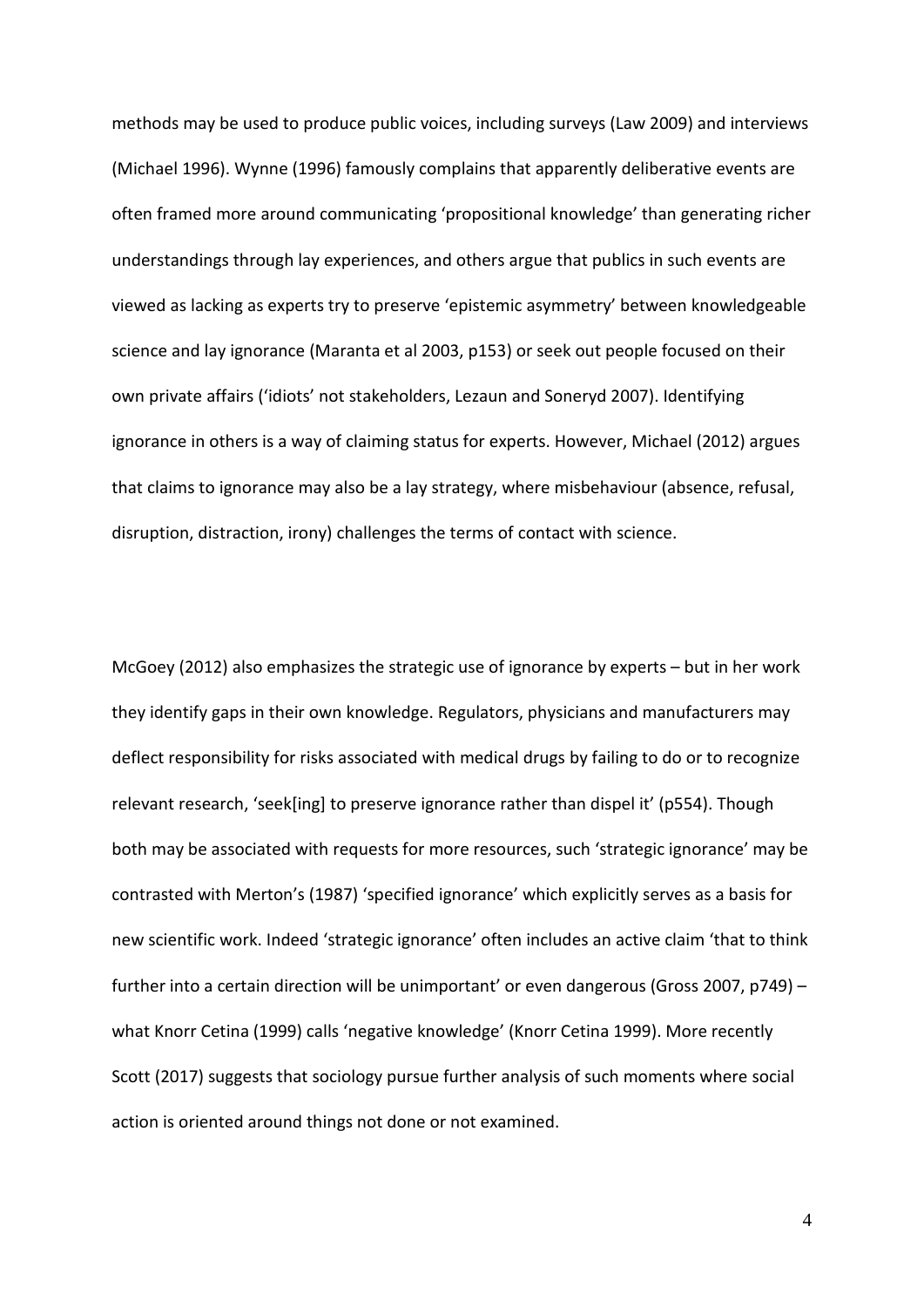Though a range of different terms have now been proposed to understand different forms of the 'unknown' (Gross 2007) or undone (Scott 2017), this paper will mainly discuss 'ignorance' and the more narrow 'negative knowledge'. An analysis of public health campaigns on AMR focusses attention on the social use and sociological interest of claims to both ignorance and negative knowledge. It also offers an opportunity to revisit questions about which forms of expertise inform public health attempts to know and intervene. Rather than emphasise the novelty and appeal of approaches using psychology or behavioural economics, I explore how they gain traction as other approaches seem to fail. Drawing attention to the evaluation work of public health, as well as its interventions, I show how it comes to identify ignorance in the public, and acknowledge its own apparent lack of understanding of people's action, especially any connection between information about AMR and antibiotic use or non-use.

#### **Approaching AMR as a case study**

Where a broader narrative about the evolution of liberal governmentality shapes many Foucauldian accounts, STS scholars are more likely to produce situated accounts of publics created around particular issues (Marres and Lezaun 2011). This paper also focusses on a specific case – efforts to engage ordinary people with antibiotic stewardship – taking this back to questions about the kinds of expertise that inform efforts at behaviour change in contemporary public health practice. Sources thus include the interventions themselves and documents produced by experts designing and evaluating these.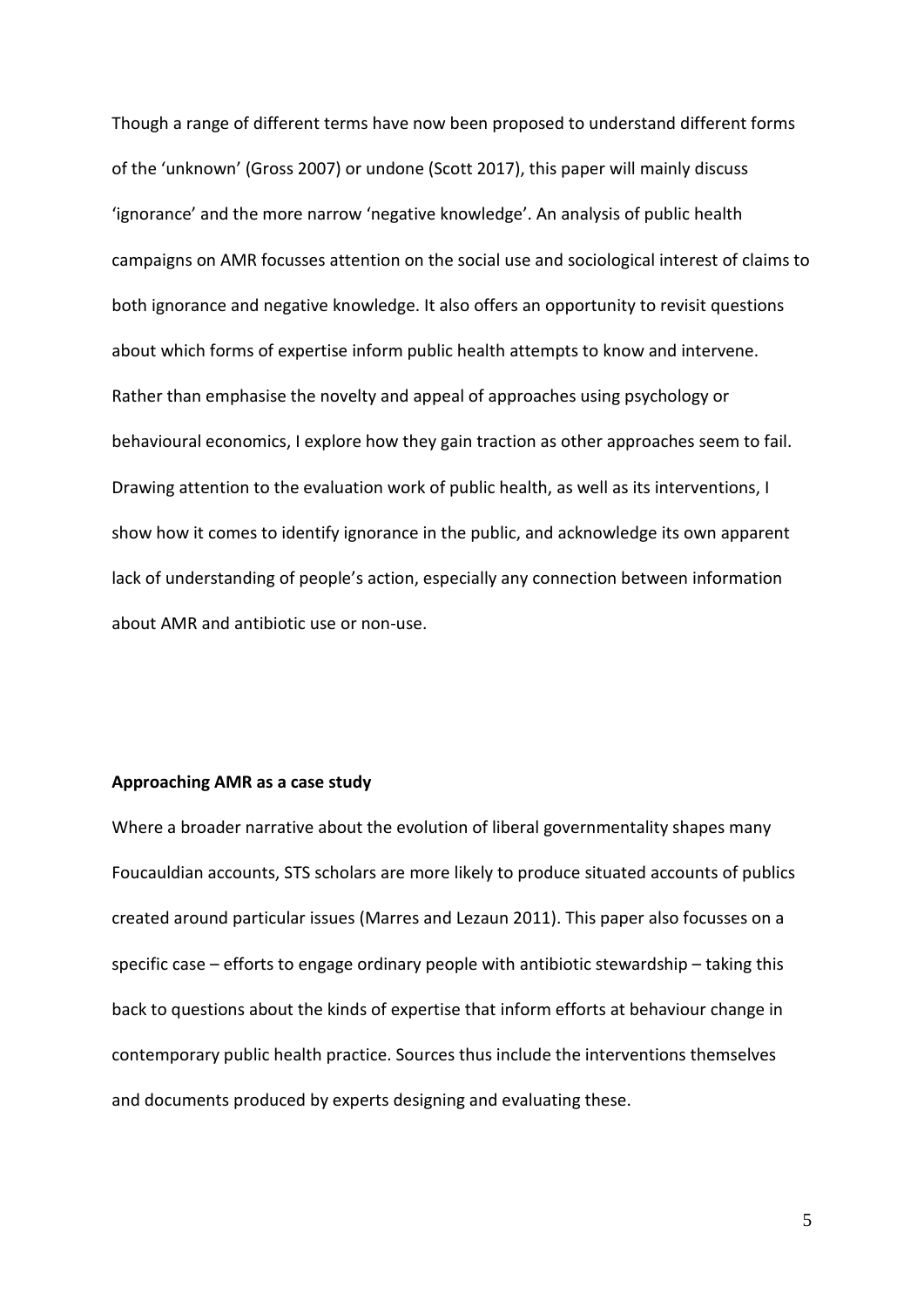The table below lists all major initiatives addressing the public with messages promoting responsible antibiotic use in the UK in the last 20 years. To identify them, I undertook searches in the public health literature, and checked the results against 'toolkits' and sets of resources recommended by the Royal College of General Practice in the UK, Public Health England and the European Center for Disease Prevention and Control. I carried out further Web of Science and Google searches using the names of the initiatives to explore their antecedents (in papers documenting design or preliminary research), implementation and evaluation. Initiatives themselves were diverse: including posters and videos representing classic information campaigns, leaflets designed for use in clinics, and online learning materials for use in schools. They drew on and were evaluated through surveys, measures of 'reach', focus groups, interviews and randomized controlled trials. A Behavioural Insights / Department of Health report that attempted to summarise and influence the field in 2015 is described separately. References to and from all these sources were also followed up to explore the expert literatures used to support them, including marketing, psychology, economics and sociology. These texts were gathered together to create a database of more than 150 discrete sources. Attending to different knowledges that shape the field in this way helps illustrate scope for what Pykett (2015) identifies as contestation between kinds of expertise.

| <b>Engagement initiative</b><br>or publication          | Design                                   | Evaluation                                                                                                       | Key references     |
|---------------------------------------------------------|------------------------------------------|------------------------------------------------------------------------------------------------------------------|--------------------|
| 1999-2007 Andybiotics<br>poster and leaflet<br>campaign | Designed within<br>Department of Health. | Evaluation through<br><b>Office for National</b><br>Statistics survey<br>2003, with sample<br>of 7000 UK adults. | McNulty et al 2007 |

**TABLE: Public engagement initiatives and key publications on AMR in the UK (includes cross-European campaigns)**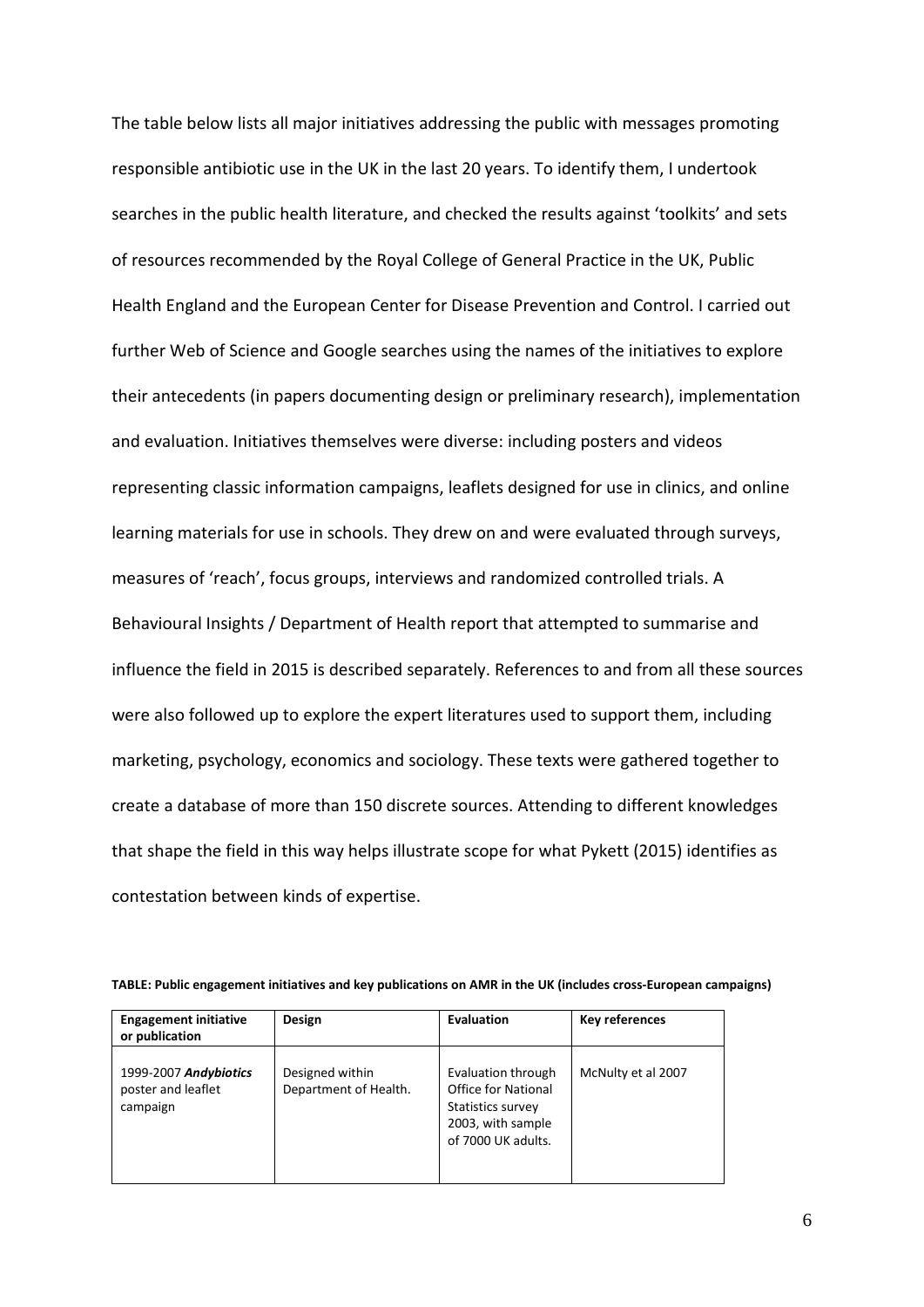| 2007 When should I<br>worry leaflet                                                                | Designed and evaluated<br>by Cardiff academic<br>group.                                                                                       | Evaluated through<br>randomized<br>controlled trial.                      | Hawking et al 2007<br>Francis et al 2009         |
|----------------------------------------------------------------------------------------------------|-----------------------------------------------------------------------------------------------------------------------------------------------|---------------------------------------------------------------------------|--------------------------------------------------|
| 2008-10 EU campaigns<br><b>Take Care Not</b><br><b>Antibiotics</b> posters,<br>leaflets and videos | Commissioned by EU<br>European Centre for<br>Disease Prevention and<br>Control.                                                               | Evaluated through<br>Euromonitor<br>survey 2010.                          | McNulty et al 2008<br>Earnshaw et al 2009        |
| <b>EBug</b> digital resources<br>for schools and work<br>with young people                         | Design of games and<br>online information<br>materials funded by<br><b>British Society for</b><br>Antimicrobial<br>Chemotherapy, with<br>UCL. | Surveys of those<br>exposed to these<br>materials.                        | Farrell et al 2011                               |
| 2010-2016 Caring for<br>Coughs leaflets,<br>animation and website.                                 | Based on NIHR funded<br>research at<br>Southampton and EU<br>GRACE network.                                                                   |                                                                           | Yardley et al 2013<br>Tonkin Crine et al<br>2014 |
| 2012-2014 EU<br>campaigns<br>You wouldn't expect<br>Do not self medicate.                          | Commissioned by EU<br>European Centre for<br>Disease Prevention and<br>Control.                                                               | Evaluated through<br>Euromonitor<br>survey.                               | EC 2013                                          |
| 2015 Behavioural<br><b>Insights Report</b>                                                         | Review research funded<br>by Department of Health<br>(DoH) and Public Health<br>England, UK government                                        |                                                                           | <b>DoH/PHE 2015</b>                              |
| 2014- Antibiotic<br><b>Guardian Campaign</b><br>(website, social media<br>campaign)                | Designed by team with<br>Department of Health,<br>with funding from British<br>Society for Antimicrobial<br>Chemotherapy                      | Evaluated through<br>reach statistics.<br>phone interviews<br>and survey. | Bhattacharya et al<br>2016<br>Kesten et al 2016  |
| 2014 EU campaign 40%<br><b>Europeans</b>                                                           | Commissioned by EU<br>European Centre for<br>Disease Prevention and<br>Control.                                                               | Evaluated through<br>Euromonitor<br>survey.                               | EC 2016                                          |

I analysed the materials using discourse analysis methods common across Foucauldian and some STS scholarship, attending to the materiality of texts as well as the images and statements contained within them. Such analysis draws on linguistics to consider the ways words and images are used to produce particular effects, for example metaphor,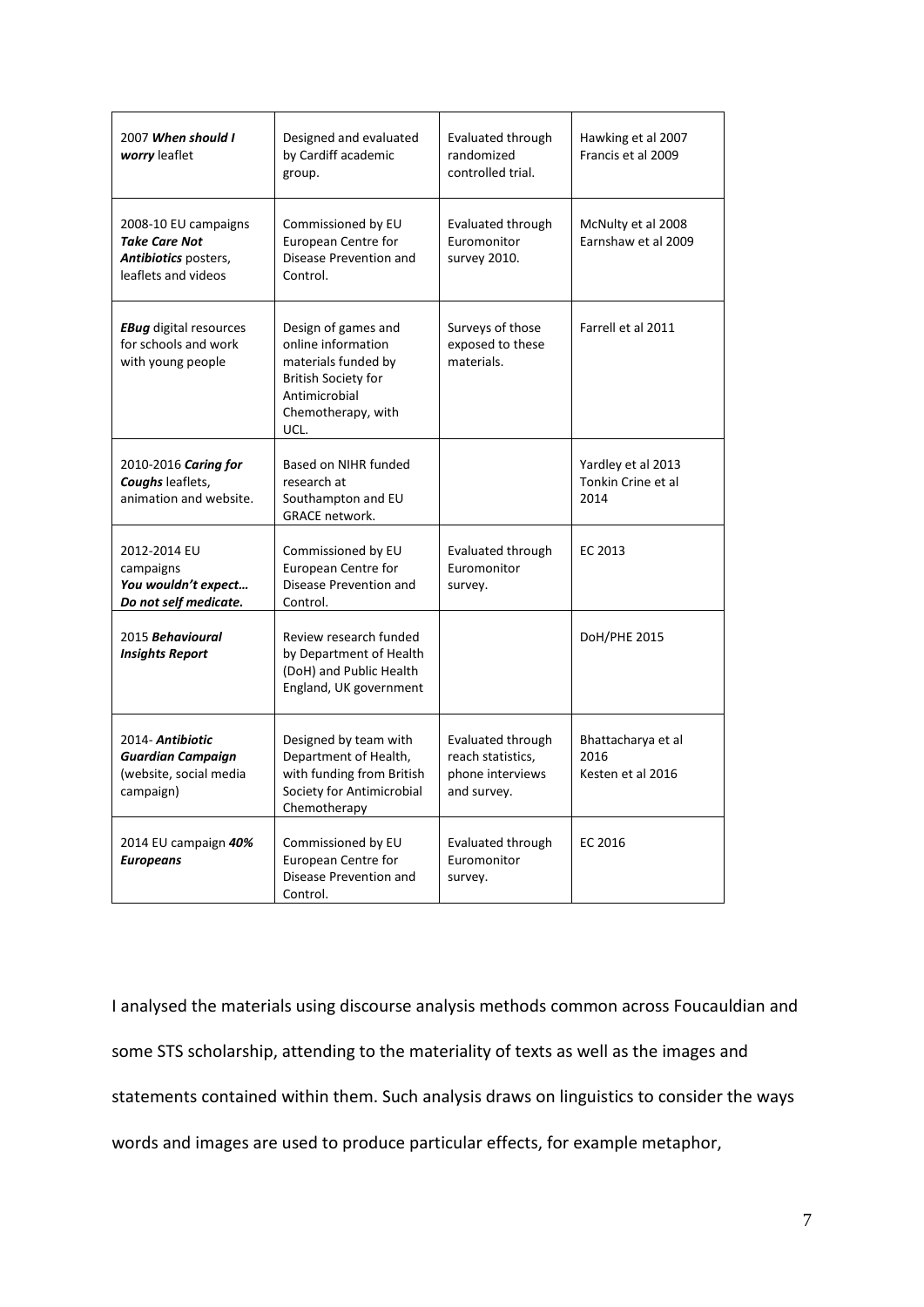synecdoche or metonymy, as well as the underlying structures of a text, its explicit and implicit statements, absences or omissions (for examples and discussion see Law 2004). Law's (2009) work shows how this kind of discourse analysis can be applied in examination of textual devices within the STS tradition, using a set of European surveys on animal welfare to argue that this methodology itself 'makes' publics. In AMR similar surveys were used to evaluate and inform European campaigns. I therefore looked in detail at the framing of particular questions on these surveys, and the questions asked in trials and qualitative studies used to evaluate different public health interventions, as well as the ways in which reports on such research framed their aims, formal outcomes and findings, and the language used to describe participants and models of social action or behaviour.

In the next three sections I provide more detailed narrative of public health work in AMR and demonstrate how the field increasingly identified a recalcitrant public, making detailed reference to many of the interventions identified in the table above. Though some efforts were made to explore lay perspectives, experts continually returned to narrow versions of the problem of and solution for AMR. At the same time, they moved from an approach grounded in conveying information or knowledge, to appeals to emotional and nonreflective thinking of different kinds.

## **Government campaigns: knowledge, attitudes, action?**

In this section I introduce two campaigns sponsored by the UK Department of Health to give the public information about the need to reduce unnecessary antibiotic use. Materials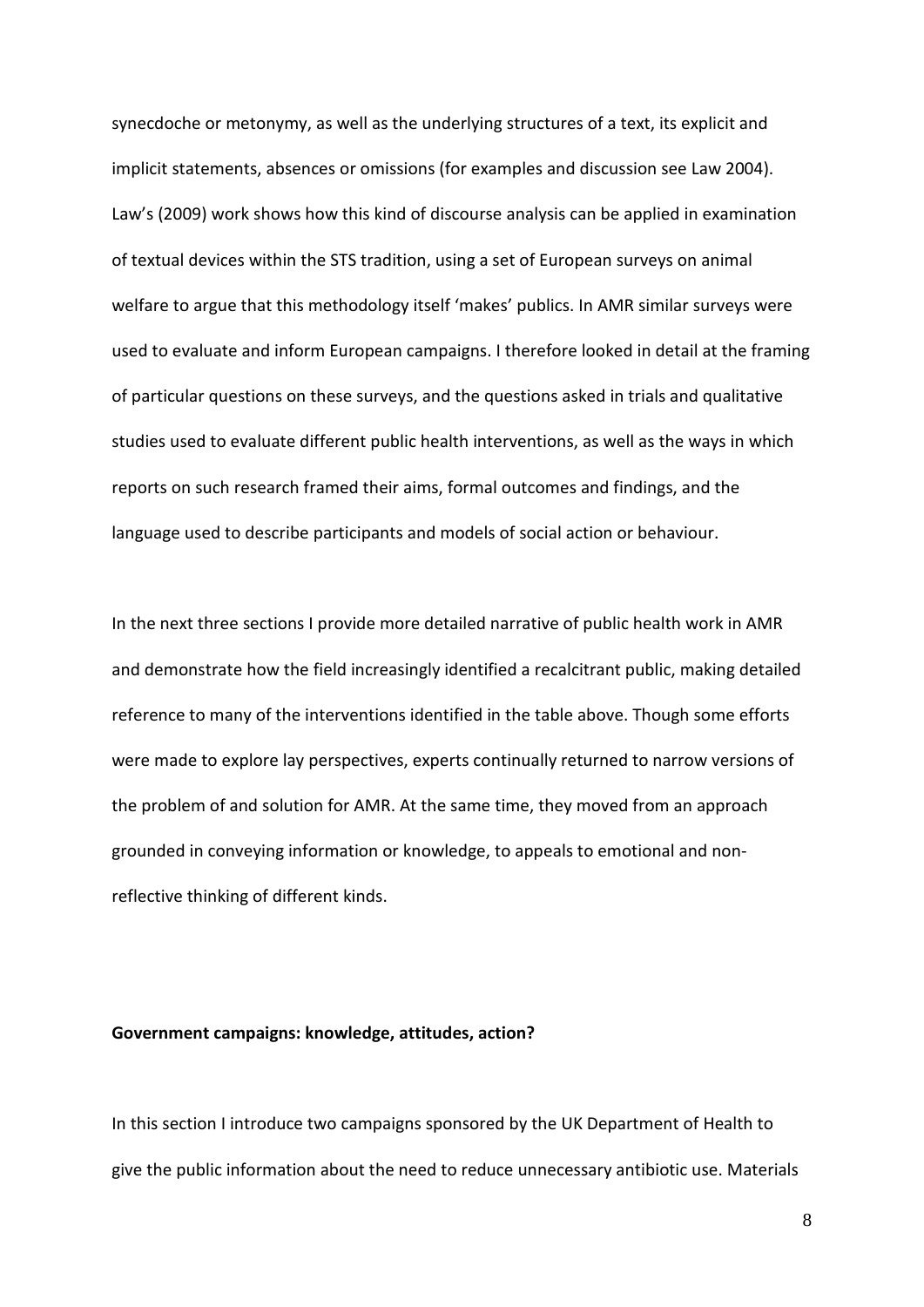from the UK only campaign from the late 1990s are contrasted with a Europe-wide campaign begun in 2008, using documents reporting on their design and evaluation over more than a decade.

In 1999 the Andybiotic character was introduced in posters, leaflets and media advertisements (Woodhead et al 2007). The campaign focused on reducing use of antibiotics for colds, coughs, sore throats and 'flu'. Drawing on the style of public information campaigns in the 1940s, Andybiotic implored 'don't wear me out' (Figure 1), appealing to the need to preserve a shared resource. The campaign used a question and answer format, with an anonymous expert voice offering answers to questions ostensibly coming from a patient or mother. Leaflets and posters were circulated again in 2000, 2002, 2003 and 2006 (Woodhead et al 2007).

#### **Figures 1-4.**

The campaign's effectiveness was assessed with data from the 2003 Omnibus survey of approximately 7000 UK adults (McNulty 2007), which evaluated people's 'knowledge' after presumed exposure to the campaign. This was measured through correct responses to 11 statements covering antibiotic action, the presence and viability of 'good bacteria' in the human body and the concept of resistance and its relevance. Those with least education had less knowledge on average, but limited knowledge was also identified as a characteristic of respondents aged 16-24 years or over 75. It was suggested that future campaigns might target these groups, however there were some problems with this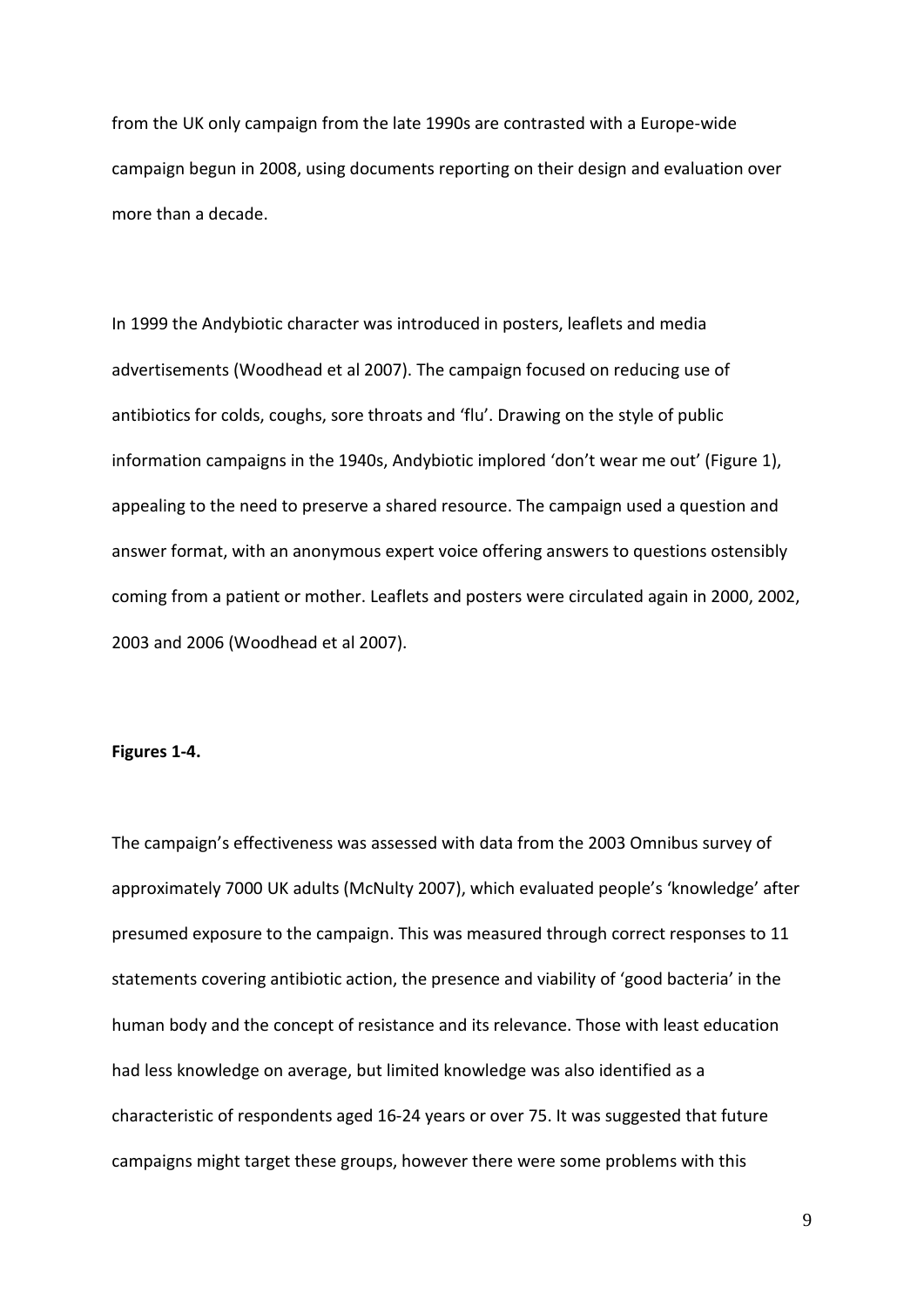approach. Better knowledge was not associated with being less likely to have been prescribed antibiotics in the previous 12 months and was linked with at least some undesirable action from a public health perspective.

Knowledge of and attitude to antibiotics was associated with being more likely to finish a course of antibiotics as prescribed, but was also associated with being more likely to take antibiotics without being told to do so, and with being more likely to obtain antibiotics in another country without a prescription. (McNulty 2007 p734)

The authors concluded that increasing knowledge 'may actually be counterproductive' and increase self-medication. They called for a shift in approach 'to understand the values and motivation that support self-medication and use these to encourage healthier options' (McNulty 2007 p735) – a non-informational approach. It was hoped that 'social marketing' would help relate to the target audiences and their lives, creating simple messages around a well-defined behavioural outcome.

Social marketing principles are clear in the Europe-wide initiatives of the European Union's Centre for Disease Prevention and Control (DH 2008). These focused again on 'overuse' of antibiotics for colds or flu but had more positive messages about things people could do to look after themselves without seeking medical help. Using cartoons in posters and short videos, the campaign presented a hedgehog mascot shown wrapping up warmly and enjoying hot drinks in a comfortable chair (Figure 2). Other posters continued the bright visual feel showing antibiotics directly with simple positive and negative messages, e.g. 'Get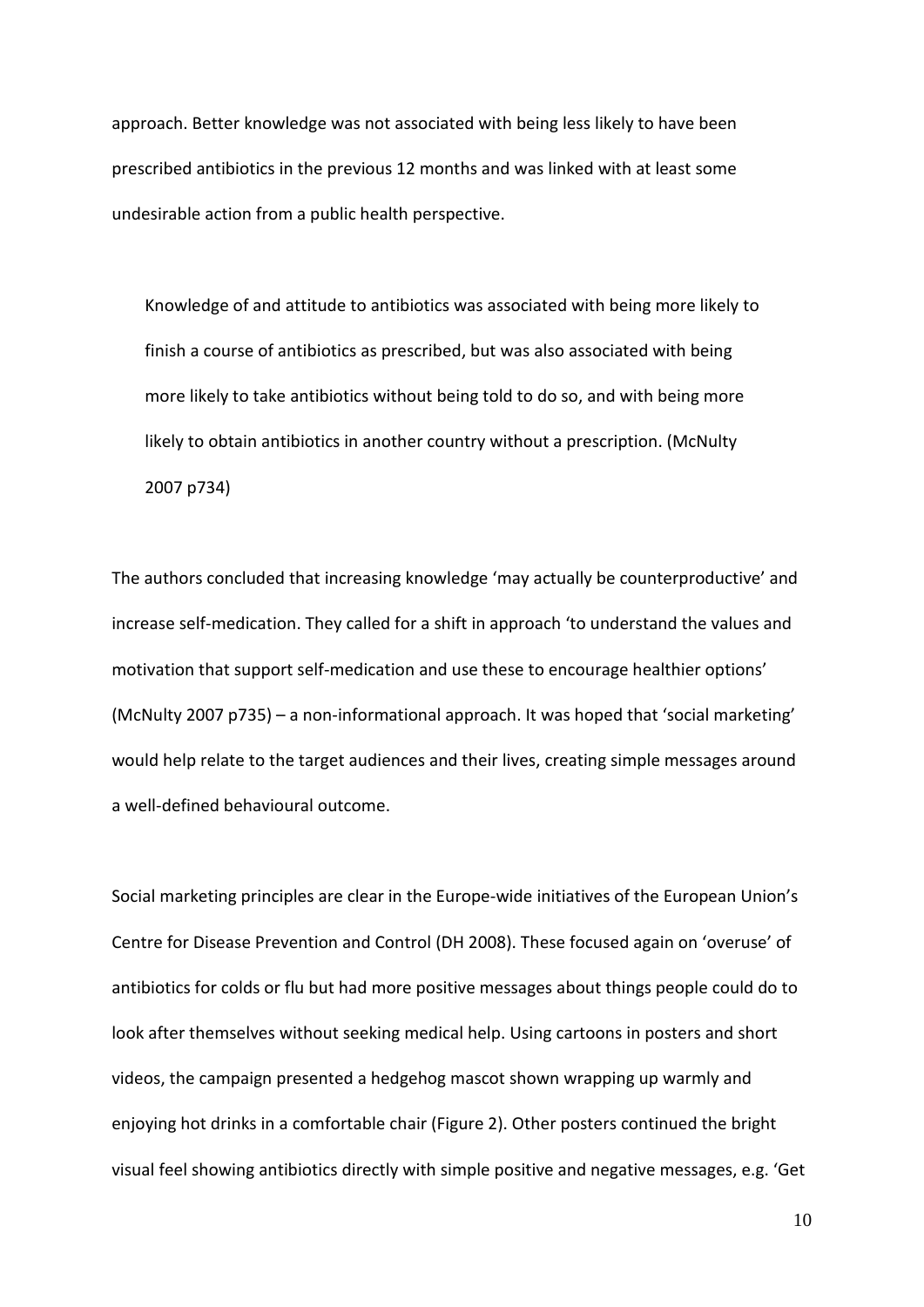well soon without antibiotics' (Figure 3) or 'Unfortunately no amount of antibiotics will get rid of your cold' (Figure 4). Where the Andybiotics leaflet referenced doctors explicitly, the prescriber appeared here only through synecdoche in a logo showing a stethoscope wrapped protectively around an antibiotic capsule. A second set of posters were developed in 2012 with photographs of everyday objects (sun cream, computers) above light-hearted messages about the small chance that these would help cure colds or flu. The EU materials were sent out every November between 2008 and 2013, though not used in the UK in 2009 amidst fears that they would clash with a flu vaccination campaign. In addition to their informational content an emphasis on 'care' for the self was intended to counter desire for antibiotics with a positive message.

Surveys were again used for evaluation, exploring recall of the campaigns, knowledge and behaviour (eg EC Health 2010) – there was no sign yet of a switch to explore values or motivation in any detail. Knowledge was distilled to just 4 statements, about the lack of antibiotic efficacy against viruses, lack of efficacy against colds and flu (as caused by viruses), risk of future resistance and side effects. Only about a fifth of all respondents answered all four statements correctly, and 41% apparently did not know antibiotics were ineffective against colds and flu in 2009, though this was the main message of the campaigns. A second survey in 2013 found some improvement in awareness and knowledge but reported that people who had more knowledge still took antibiotics 'unnecessarily' – as in the UK Omnibus 2003 survey. 'This runs counter to the expectations that levels of antibiotics use should be lower among those Europeans who had received information about misuse,' (EC Health 2013, p10).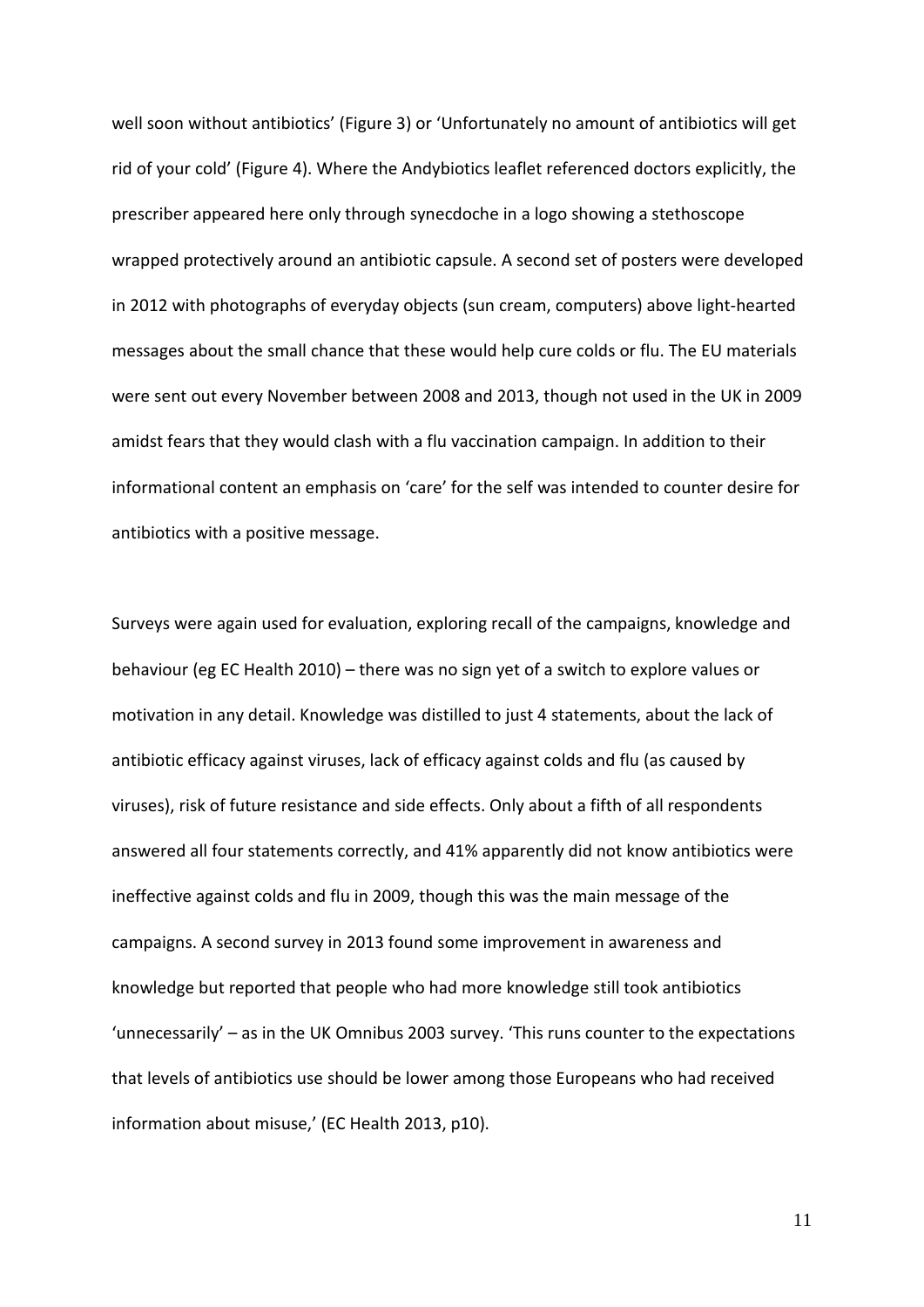It seemed difficult to increase public knowledge defined as recall of the correct answers to propositional statements. Furthermore increasing this cognitive factor did not necessarily reduce the problematic behaviour (asking for antibiotics) and could lead to unintended consequences (retention and reuse). Though another initiative was launched using digital materials to reach younger people with a slightly more complex set of messages about viral and bacterial infections and the behaviour of microbes this remained focused on conveying information in schools.<sup>[iv](#page-31-3)</sup> However an alternative was emerging, citing qualitative studies as part of efforts to reexamine assumptions about the relationship between antibiotic 'knowledge, attitudes and behaviour' in the general population.

## **Engaging emotional subjects in a clinical frame**

The next intervention, its design and evaluation all have a much more clinical flavour than those described above. Leaflets for parents consulting doctors about common infections were informed by research in the late 1990s on antibiotic prescribing practices and lay people's attitudes to bacterial resistance, which were conceptualized as including affective as well as cognitive and behavioural elements. It was suggested that focus groups 'related treatment failure to the body's response to repeated antibiotic use and not to changes in resistance characteristics of bacterial populations' (Hawkings et al 2007 p1157). The body could become 'used to' antibiotics, reducing their effectiveness. The authors noted that respondents' 'explanations were generally incongruent with prevailing biomedical concepts', but suggested that while you could increase knowledge, 'behavioural change is unlikely unless people have a clear sense of the importance of the change, value it and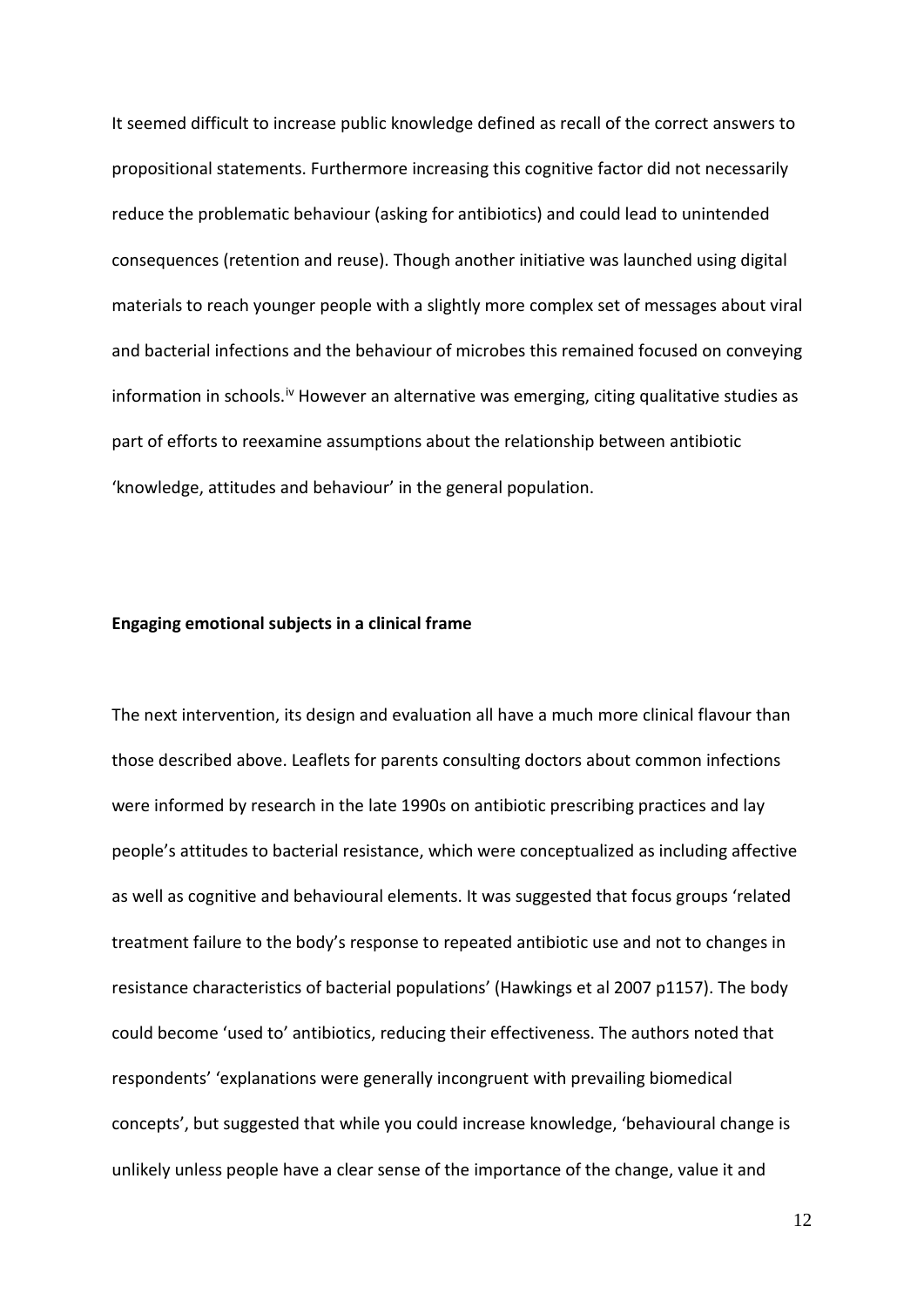believe that they can make feasible, positive contributions' (p1159). Another report noted that though some 'misuse' of antibiotics such as failing to take the full course was due to other pressures or constraints, some resulted from people's belief that 'their own bodies became used to them or because antibiotics are "unnatural"' (Hawkings et al 2008, p.152).

Members of this Cardiff-based group contributed to the design of a leaflet, encouraging parents of children with upper respiratory tract infections to manage without antibiotics. The leaflet – **When should I worry** – was to be handed out to parents consulting a general practitioner to facilitate conversations about the limited effectiveness of antibiotics. It also informed people:

Using antibiotics can make bacteria **resistant** to antibiotics. In other words, the antibiotics will no longer work against the bacteria. Someone who has recently had antibiotics is more likely to have resistant bacteria in their body. Some bacteria have become resistant to almost all antibiotics!

Most antibiotics have side effects, e.g. diarrhoea, rashes and stomach upset. Antibiotics kill our natural bacteria that help to protect us. This can result in infections such as thrush.

Antibiotics can also cause allergic reactions. These are often just annoying rashes, but can, in some cases, be severe reactions.

(When Should I Worry, p6, emphasis in original)

The language of the leaflet made resistance a problem for anyone who had had antibiotics 'recently' – increasing the salience of AMR. Building on the finding that people already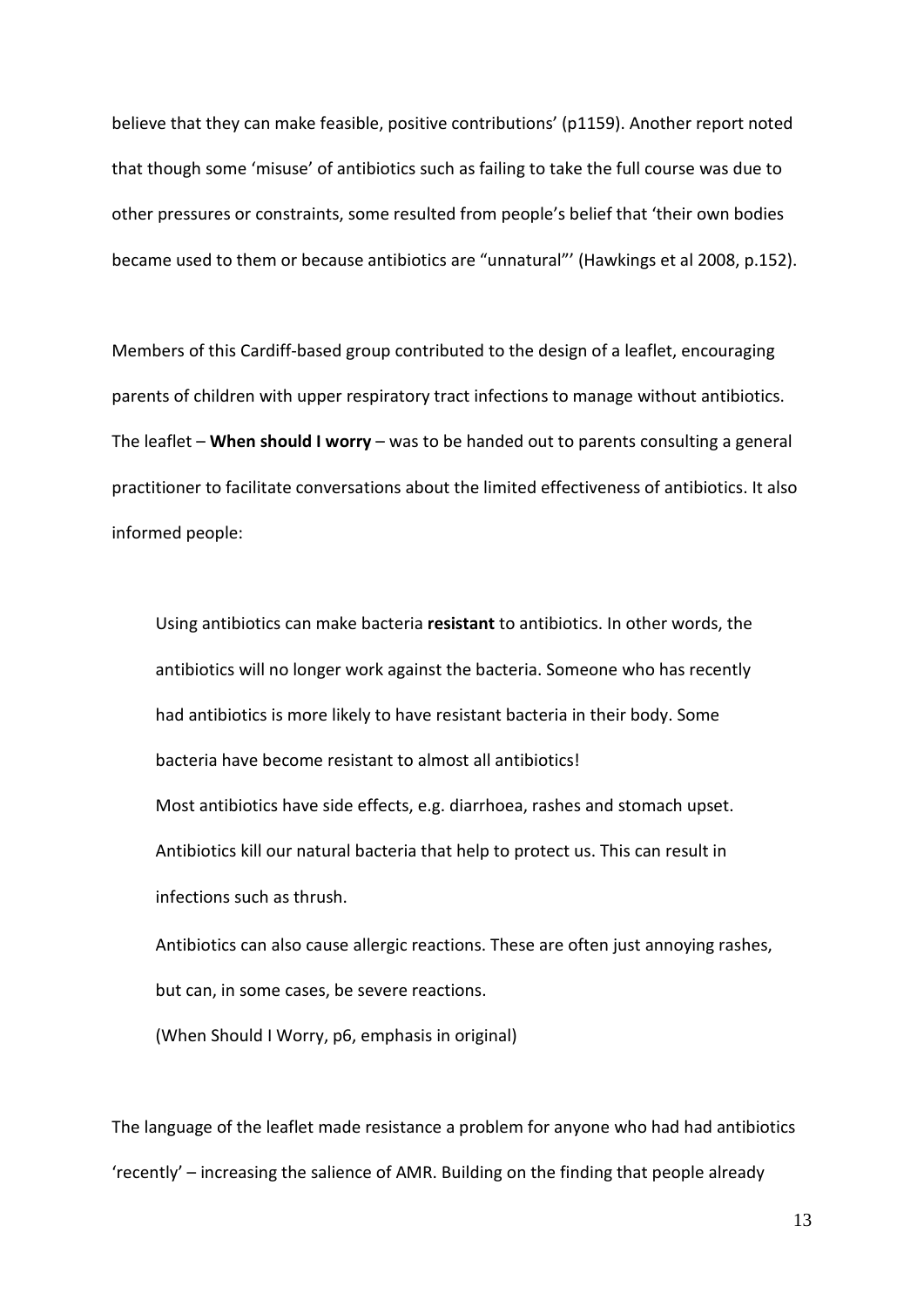thought too much medicine is a bad thing the text emphasized side effects and allergic reactions, as well as the effects of antibiotics on 'natural bacteria' within people's own bodies and on the bacteria causing infections. Together such statements sought to anchor the message to avoid antibiotics wherever possible.

The leaflet also sought to address the emotional context for the clinical consultation. On the cover of the leaflet **(Figure 5)** the doctor's stethoscope was pictured as a plaything for the child, whose serious expression and apparent vulnerability nevertheless acknowledged the anxiety that might attend childhood illness. The text inside the leaflet gave information on symptoms that were normal and symptoms that signaled something more serious, not simply as instructions, but to bring about a different psychological state, arguing that improving parents' understanding of illness would help them feel in control (Francis et al 2008a). The designers cited Social Cognitive Theory and the Theory of Planned Behaviour, to support the claim that people do not simply act on information but respond according to their emotions, desires, confidence and skills (Francis et al 2008b). In line with this a randomized controlled trial of the leaflet's use had 'outcomes' that included not only antibiotic prescribing and consumption (professional and patient behaviour) but also 'parental satisfaction, reassurance and enablement' (Francis et al 2008b, Francis et al 2009) though the primary outcome was consultation rates, suggesting a focus on general practice workload as a possible effect of reducing antibiotic prescribing. The evaluation thus set aside 'knowledge' as a direct outcome.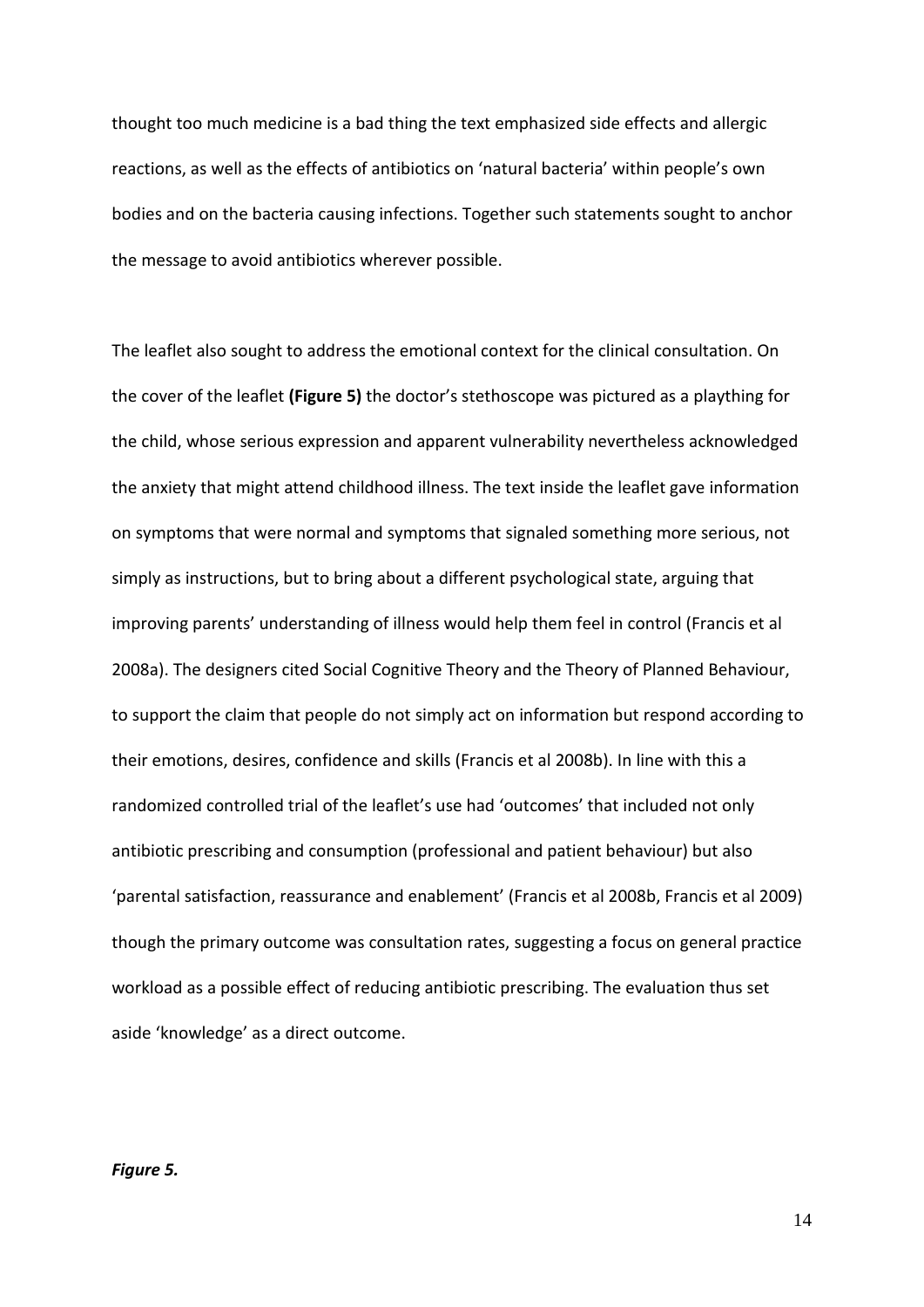The use of controlled trial methodology positioned the leaflet as a clinical intervention, subject to similar evaluation as pharmaceuticals. The cluster randomized (but non-blinded) trial enrolled 61 practices, which recorded consultations with 558 families, some with the leaflet and some without. 'No [statistically significant] differences were recorded in terms of satisfaction, reassurance, value of information received, or parental enablement,' (Francis et al 2009 p6) so its effects on parents were a little unclear. However, they were able to report a reduction in prescribing when the leaflet was used, and thus judge the intervention a success. A similar approach was subsequently adapted in a leaflet for adults on 'Caring for Coughs' (Yardley et al 2013).

These findings influenced discussion in a Department of Health report published in 2015 that sought to reorient activity to reducing primary care prescribing by harnessing 'automatic psychological processes'. The report asserted the repeated findings of 'misconceptions' among the public and bemoaned the difficulty of creating awareness of the 'social' threat of AMR and a tendency to blame others, especially those thought to overuse antibiotics (Department of Health 2015 p27). Comparing the two approaches discussed so far it was argued that while media campaigns were more effective at 'disseminating information', 'medical professionals are more effective at actually changing behaviours' (p6). The authors suggested that experts could attempt to develop 'the correct conceptual framework' for the public to realise they could contribute and take 'responsibility for safeguarding antibiotic effectively' (p28).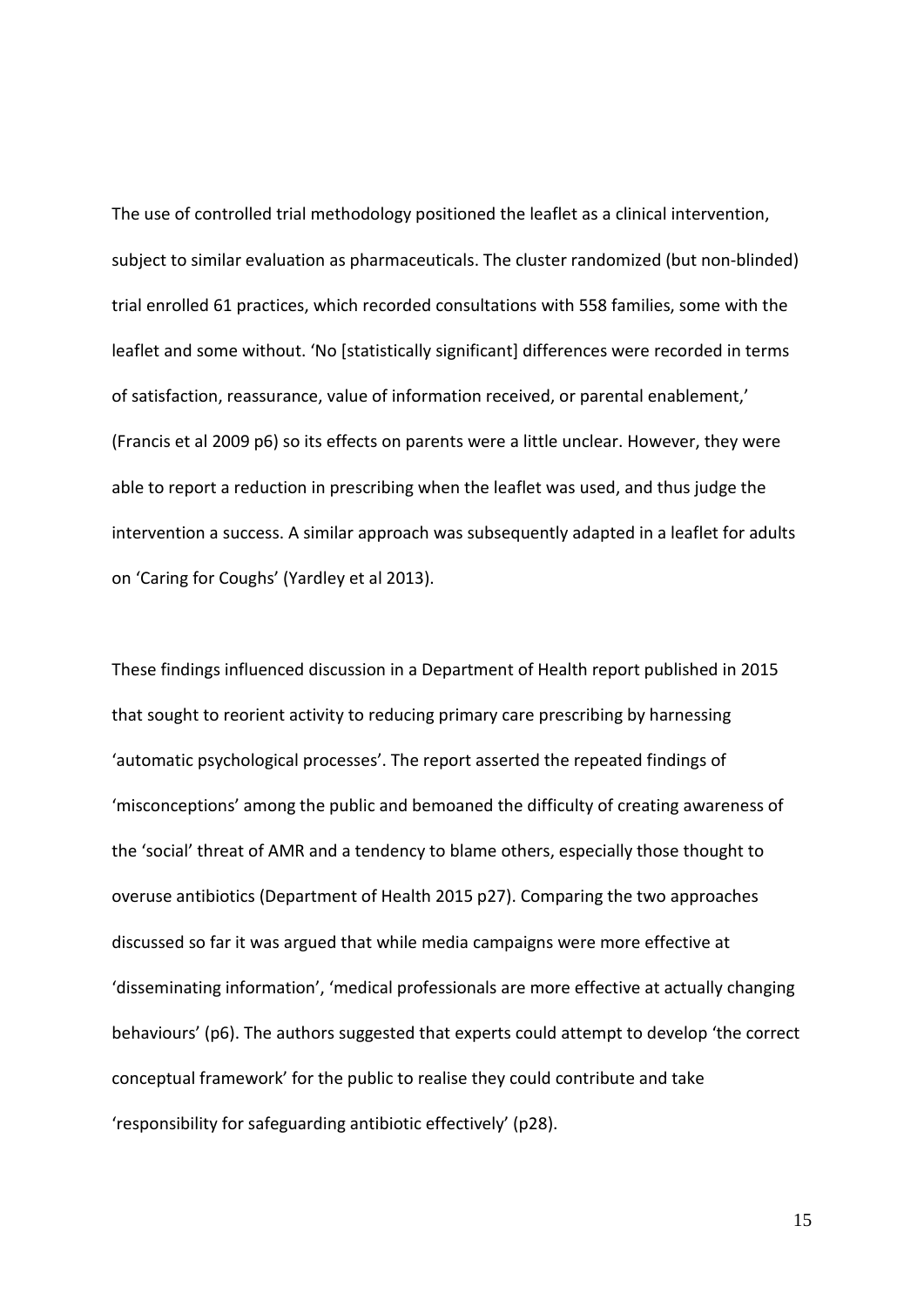However a counter-argument runs that the scientific basis of resistance may over-complicate an already complex picture. *The intuitive belief that too much of something leads to problems, may in fact be sufficient in influencing the public to reduce their consumption.* Re-directing understanding such that individual benefit is offset by societal loss (rather than individual loss) may not be helpful in changing behaviour. (p28, emphasis added)

This text suggested that expert knowledge might 'over-complicate'. Lay beliefs in the risks of excessive medicine taking might be 'sufficient' as an anchor for behaviour change, avoiding the need for a cognitive shift from a focus on individual to collective risks and benefits. Such a move could also be presented as a pragmatic recognition of the material and social pressures on people.

In an ideal world the outcome of a successful public behaviour change initiative might be that patients consider future antibiotic resistance when deciding how to manage their illness and what management plan they deem appropriate. Such a situation may be unrealistic for the majority of patients faced with more concrete and imminent hurdles such as whether they can bear the financial cost of illness. **Therefore, changes to the environment that prompt positive antibiotic behaviours without the need for reflective mental processing may be an appropriate way to support change**. (p48, emphasis in original)

The report showed how a commitment to nudge and its emphasis on automatic thinking might be accompanied by a shrug, moving away from information and encouraging 'lay'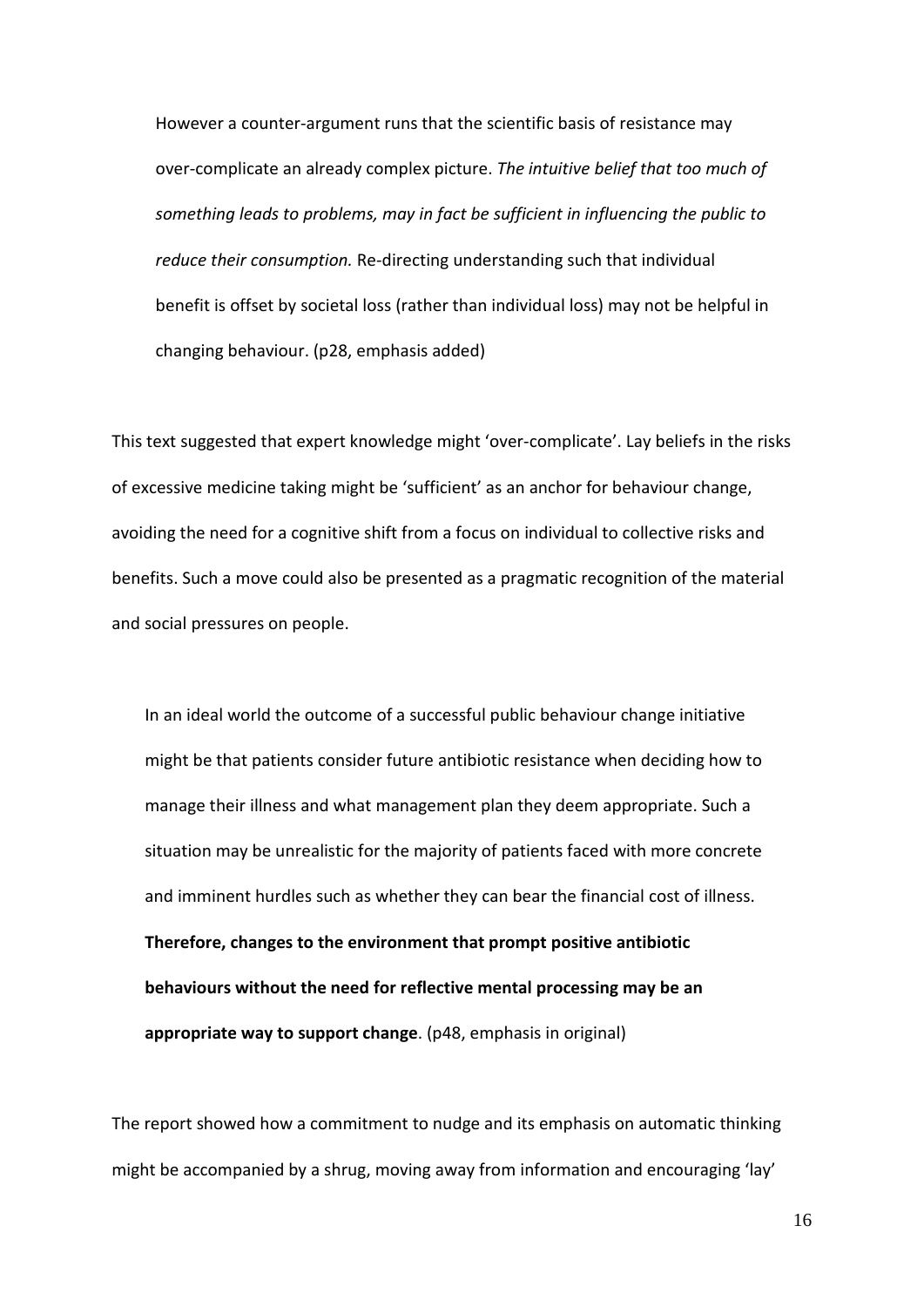beliefs that were helpful if thought to be mildly inaccurate. The authors said that confusions between bacteria and viruses were still common, and expert 'understanding of resistance… runs contrary to the public's intuition… [but] whether it is necessary for people to understand antibiotic resistance (as opposed to merely accepting it) is unclear' (p48). Even so without some understanding they thought it unlikely that a 'new social norm' to minimize use could be established. This interest in 'social norms' shapes two further interventions that are the subject of the third and final findings section.

#### **Shaping social norms and creating cognitive and social distinctions**

Campaigns that harness the power of social norms or herd mentality to influence behaviour look rather different from those described in the first two sections. The first example here is a social media campaign launched by Public Health England (PHE) in 2014 asking people to pledge to reduce antibiotic use. This was designed to work through a social norm for actions to be consistent with personal commitments. The second is a set of EU posters that ask people to align with the well-informed but small majority in resisting the use of antibiotics for colds and flu.

The pledge was offered as a way to involve people with AMR and make a connection between antibiotic resistance and everyday actions. Rather than an individual moving from knowledge or emotion to action, the pledge was thought to increase the chance that an intention was followed in a fundamentally divided subject. This is associated with the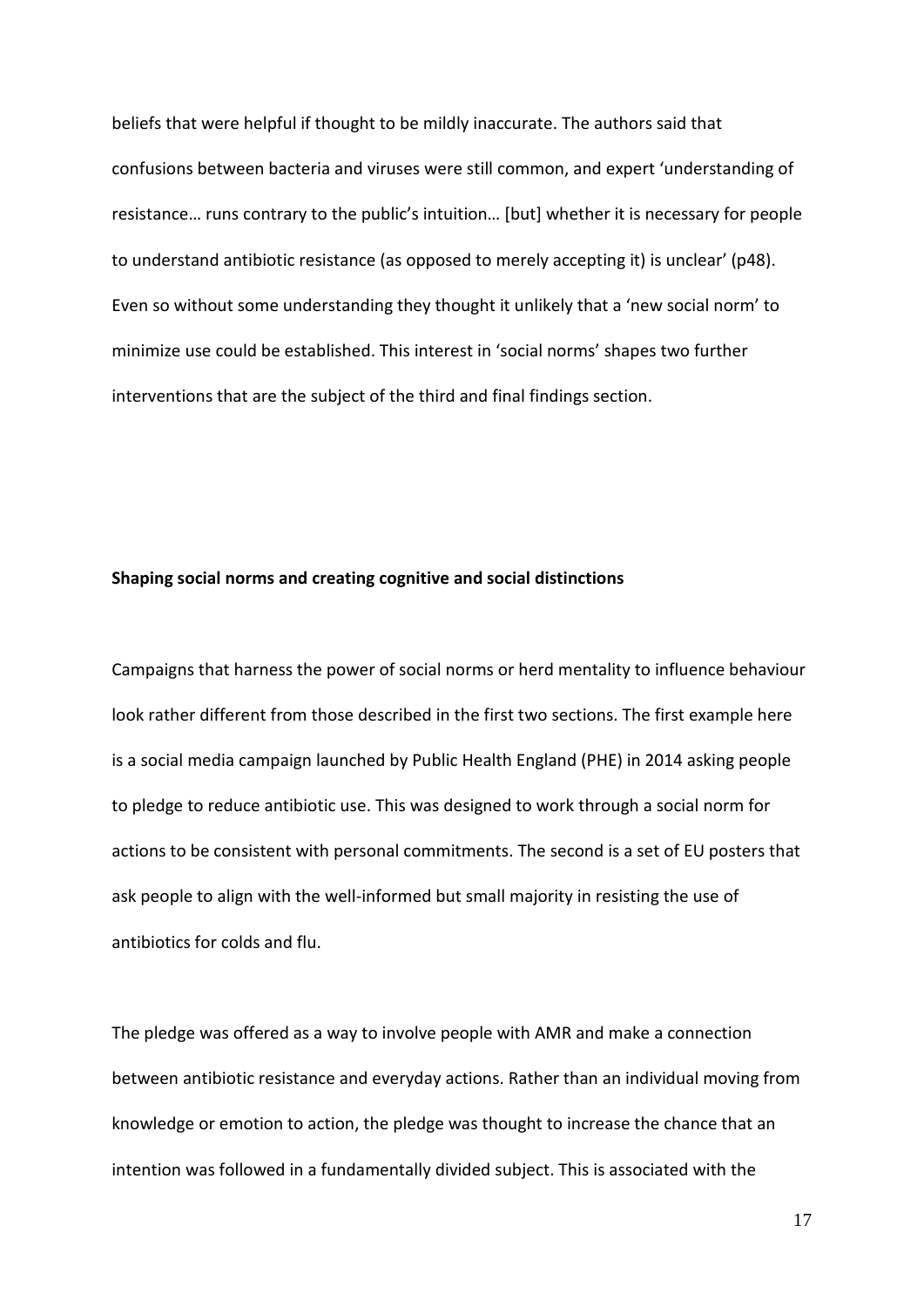Theory of Planned Behaviour in psychology, but here was also linked to the work of Gollwitzer (1999) on 'implementation intentions' working through the social norm for consistency – and other research suggesting that if people stated a specific intention there was an 'automatic trigger' for fulfilling it. This theory was not elaborated in the Behavioural Insights report, though the report did mention pledges, but it shows how nudge built on psychological theories about automatic thinking and a possible temporal separation between reflective and automatic thinking in a single social actor.

The intention-behaviour gap describes a situation in which an individual is committed to a goal but does not achieve it. It has been suggested that this gap can be addressed by supporting people to translate goal intentions into behavioural action in an "if-then" format [13]. For example, one of the campaign's pledges is "For infections that our bodies are good at fighting off on their own, like coughs, colds, sore throats and flu, I pledge to try treating the symptoms for five days rather than going to the GP"… Setting implementation intentions increase the likelihood of goal attainment by supporting the automatic trigger of certain actions in pre-determined situations. (Kesten et al 2018 p2).

A further idea was that a commitment would work best when made in public. Sharing the pledge with links on social media would fulfil this condition, create a larger audience for the campaign and encourage others to join. The Antibiotic Guardian website presented resistance as both a social problem *and* a potential threat to the individual if they were to have need of medical interventions such as operations and chemotherapy in the future. Different pledges were offered to different groups. In the 'Public' category, 'Adults' or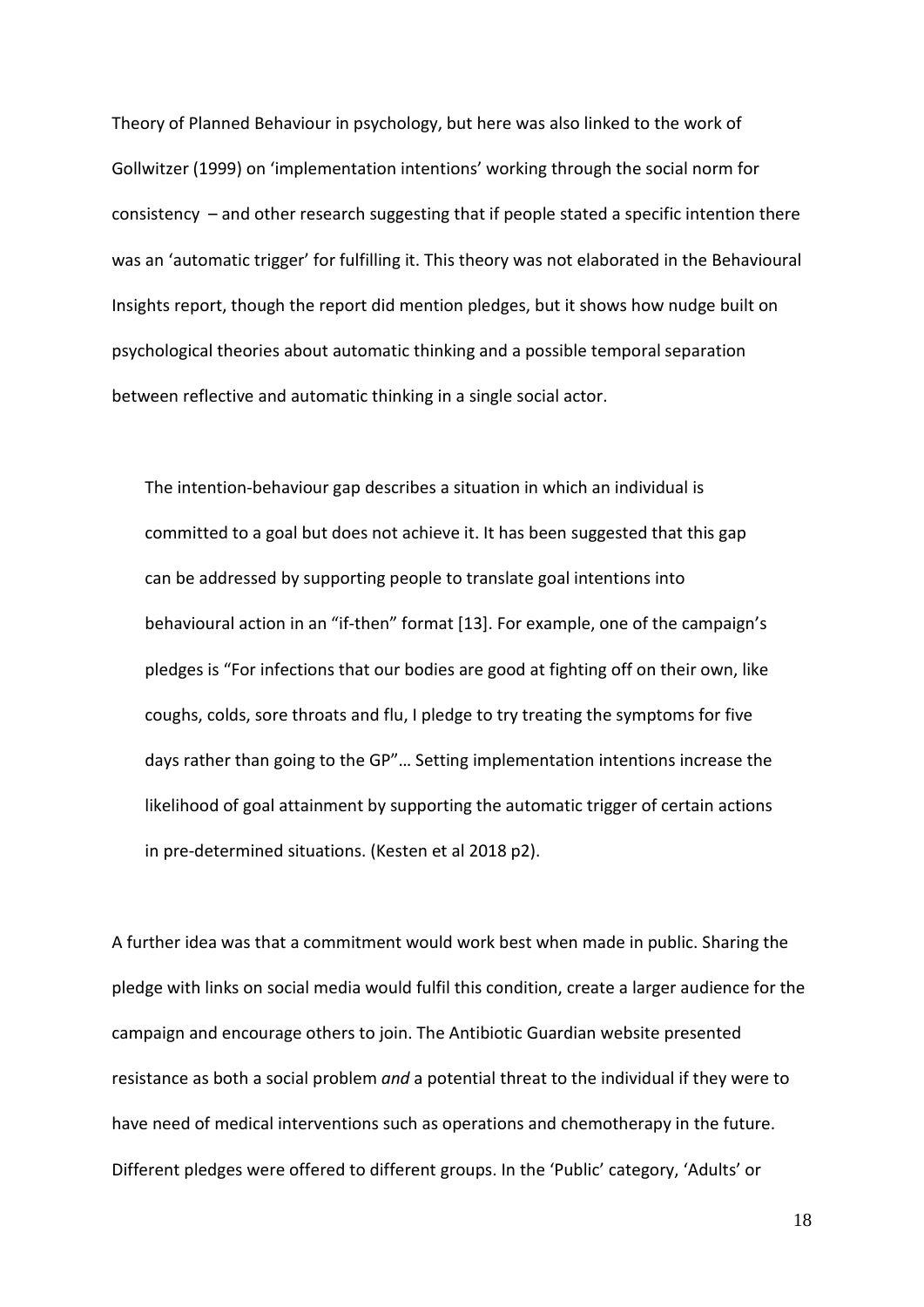'Families' were asked to choose a pledge from consulting pharmacists rather than doctors about colds or flu; accepting flu vaccinations; returning unused antibiotics; using antibiotics as prescribed; or teaching children to wash their hands. Other appeals were made to groups using antibiotics in their work such as [v](#page-31-4)ets, farmers and health care practitioners. $v$ 

The campaign was evaluated through measures of its 'reach', a survey and a small telephone interview study (Chaintarli et al 2016, Kesten et al 2018). In the survey only about half the respondents said they were able to remember their pledge and just under half reported gaining knowledge. The interview study noted that the pledge often matched previous behaviour and had been 'a continuation of their current thinking' (Kesten et al 2018). In the discussion, the authors suggested that respondents might be imagined as 'early adopters', and that 'recruiting popular and influential AGs [Antibiotic Guardians] may provide a mechanism for engaging those with less knowledge about AMR' (Kesten et al 2018). So 'engagement' could again happen in the absence of knowledge, by encouraging the development of beliefs about social norms for antibiotic stewardship. Initially such norms were spread in the relatively small publics created by social media contacts of the 'early adopters', but could be taken as signals about broader collective commitments. One respondent in the evaluation said:

I'd love to do something about it, but it's really hard when you're just one person [laughs]. So signing up to campaigns like this sort of does make you think, right, okay, well it's sort of demonstrating that the general public does actually care about these things. (Kersten et al 2018).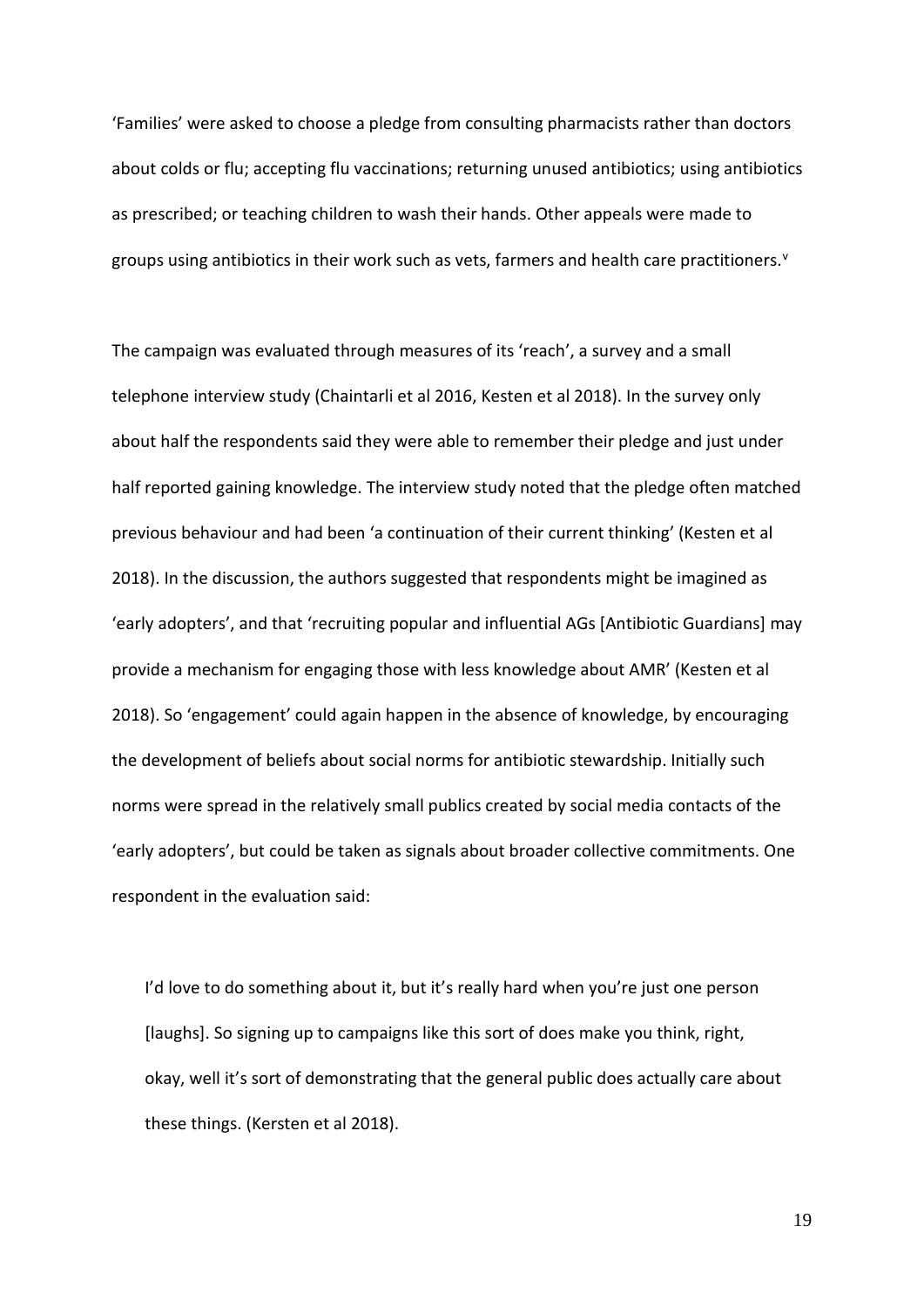Professionals and lay people claimed they now 'felt part of a wider community of people working to keep antibiotics active' (Chaintarli et al 2016, p3). Making the statement offered those who were concerned about AMR a concrete action and a new identity as 'Antibiotic Guardians'. The evaluators noted limits to the reach of the initial campaign - more than two thirds of those signed up were health professionals (Bhattacharya et al 2017, and Figure 6) yet the approach was repeated and adopted by the ECDC in its #KeepAntibioticsWorking campaign launched in November 2017.

A final set of posters for the EU Antibiotic Awareness Day campaigns reveals the potential use of 'social norms' in another guise. Posters added in 2014 (Figure 7) once again targeted unnecessary use of antibiotics against colds and flu, without a prescription. Instead of trying to create a norm for conservation of antibiotics, data from the 2013 Eurobarometer was used to make a statement about the ignorance of the large minority of Europeans who 'believe that antibiotics work against cold or flu'.

#### **Figures 6 and 7.**

The posters invited readers to believe themselves superior to this ignorant group, aligning with the 59% who understood antibiotic ineffectiveness. Medical experts were referenced directly in the posters, which suggested that people ask a doctor for advice or 'other medicines', reinstating the prescriber as a key actor.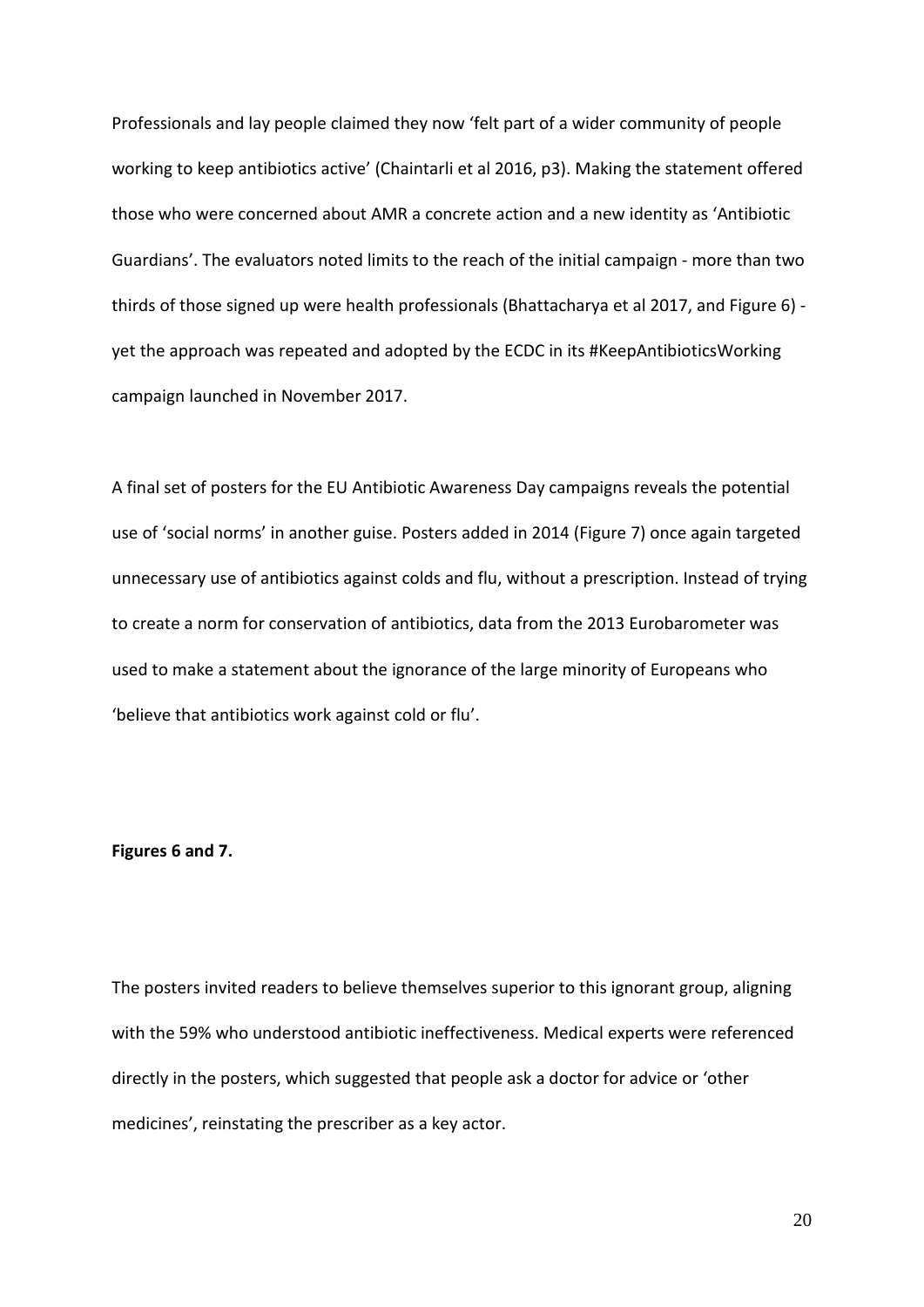#### **Ignorance, the recalcitrant public and its consequences**

This paper constructs a brief history of public health efforts to reduce ordinary antibiotic use and mitigate antimicrobial resistance in the UK, identifying lay and expert 'ignorance' discovered in the process. In this discussion I summarise how such ignorance first appears as a problem, and then becomes productive in different ways as public health confronts a public that appears relatively non-responsive and reluctant to change. Firstly, identifying expert *and* lay ignorance is used as a warrant for appealing to non-reflective or automatic thinking rather than providing more information. Though this is true in other areas of public health, AMR is perhaps unusual in seeing fairly explicit discussion of the risk that knowledge leads to undesirable action. Secondly, lay 'misunderstandings' are re-purposed, becoming material for campaigns that amplify existing ideas about antibiotics and their effects, rather than trying to correct them. Thirdly, expert accounts of public ignorance are used to invite people to join a small more knowledgeable majority. These examples not only help explain shifts to emotional and behavioural approaches to governing, but also offer further elaborations of the sociological importance of ignorance and other negative social phenomena (Scott 2017).

The antibiotic stewardship campaigns framed in the UK and across Europe between 1999 and 2008 created a problem for public health workers tasked with reducing unnecessary antibiotic use. Evaluations showed that many people continued to profess relative ignorance of key facts about illness and antibiotic action. Even worse, those that did have some knowledge did not act in the ways that had been predicted, apparently engaging in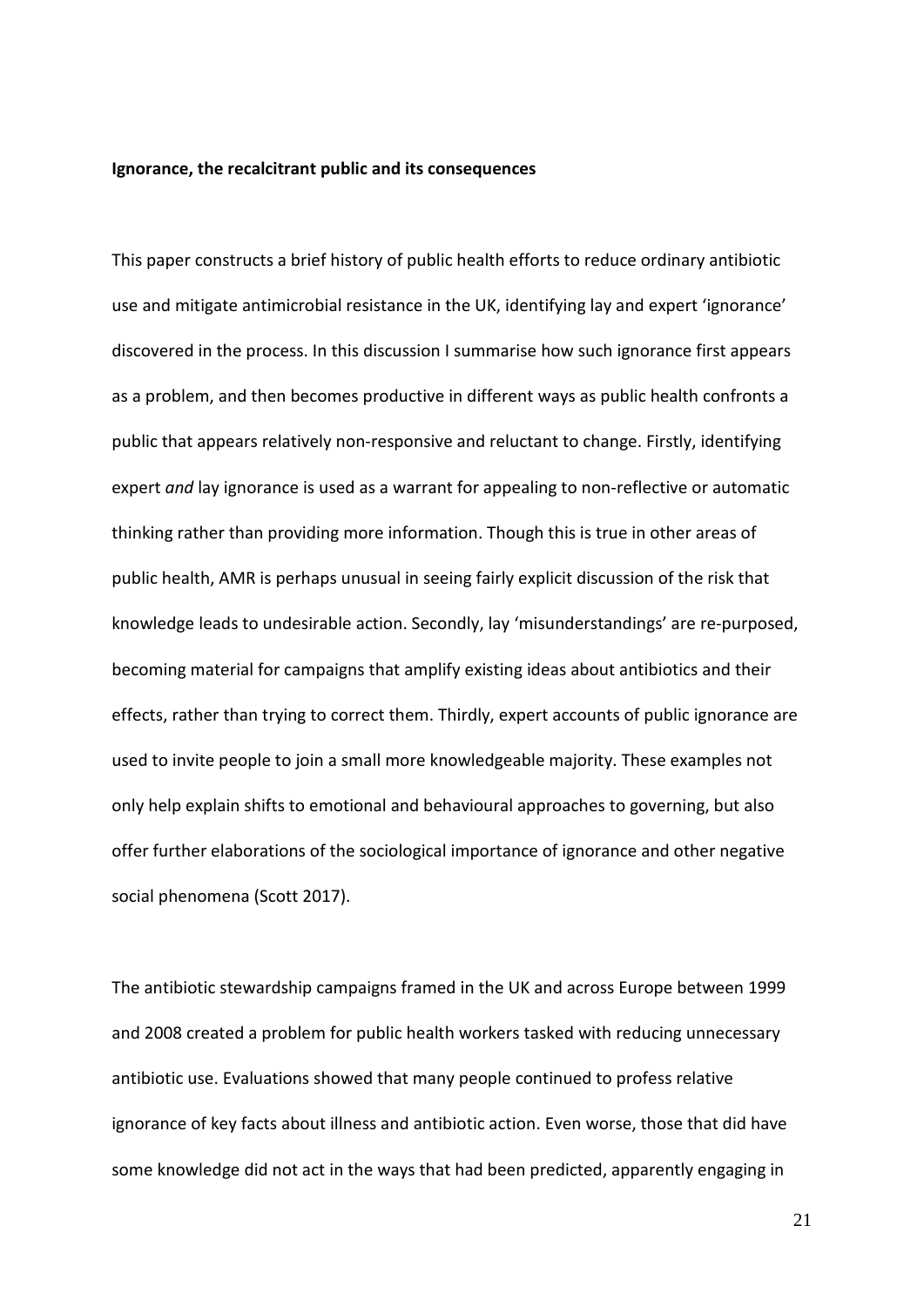more unsanctioned antibiotic use. In this paper I do not seek to explore why people might have been providing such answers, or explore lay knowledge with other methods. Instead, I address the effects of these troubling failures for public health, exploring how they opened up new possibilities for research and intervention, and closed down others.

My main argument is that both expert and lay ignorance were mobilized in the shift to approaches appealing to non-reflective thinking. Assertions of ignorance among lay people are perhaps less studied in sociology than the more unusual and surprising claims to expert ignorance but here we have both. Lay ignorance was identified by experts, in the inability to respond correctly to narrow propositions about the material world (Wynne 1987) rather than broader lack of involvement or experience (c.f. Lezaun and Soneryd 2007). Expert ignorance appeared as one outcome of this observation, as public health specialists confronted their frequent failure to transmit such propositional knowledge *and* the troubling observation that those people who did reproduce appropriate knowledge in surveys did not then act as expected. In thinking about this second group we have the first example of 'negative knowledge' (Knorr Cetina 1999) or knowledge that is dangerous to pursue. While the experience of recalcitrant publics is surely not unusual in public health, the identification of unintended and undesirable consequences of increased knowledge appears particularly clear in the case of AMR.

The expert ignorance identified in this case does not initially seem to be used strategically as described in McGoey (2012). Though there were some calls for further research on lay beliefs and values (see also Merton 1987 on the function of should specified ignorance in science), it was increasingly claimed that not much research might be required, if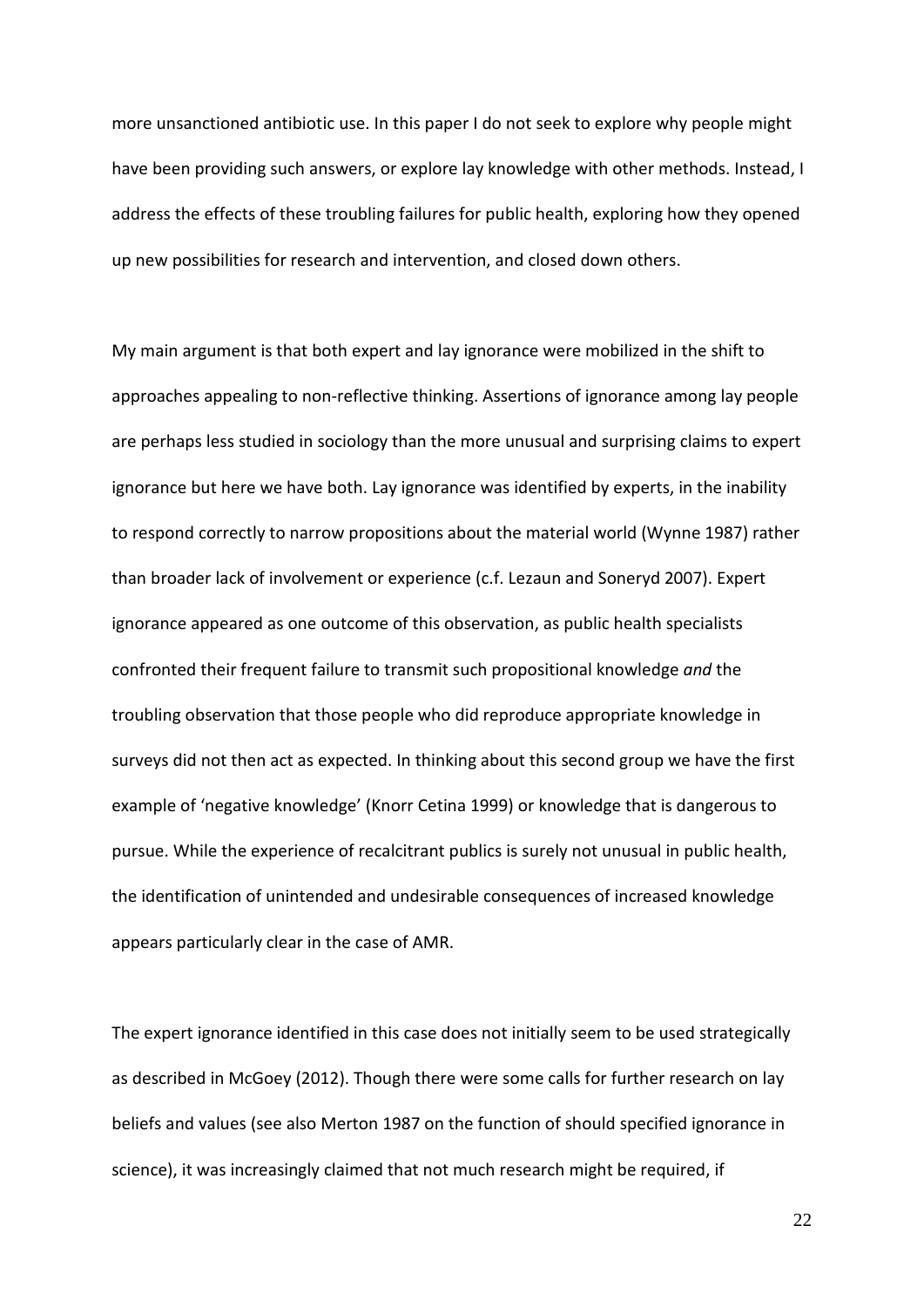behavioural economics could identify interventions that used automatic thinking using existing data. Expert ignorance was not here used to deny liability, but rather to signal this shift from information to emotion and automatic thinking in campaigns aimed at the nonreflective citizen (Jones et al 2013). However I argue that this shift can be explained not only through the appeal of 'nudge' but also the move that precedes or accompanies it, when public health workers feel increasingly unable to affect or predict what people know and think. Acknowledging the risks of applying simple words to different and potentially complex actions, I suggest this move might be provocatively described as 'a shrug' – a strategic retreat from engagement – to accompany the nudge. The term shrug is not meant to imply indifference, [vi](#page-31-5) but to describe a negative action (Scott 2017). This occurred when it seemed too difficult to talk to people about the likely mechanisms of AMR, to relate to the complexity of people's experience of infections, or to discuss collective stakes in the spread of resistance. Prior to the nudge then, and perhaps more important, a shrug represents the move to let people think what they will.

This shrug is arguably more prominent in the Behavioural Insights report (2015) than any coherent account of a nudge approach to AMR. The report did not provide many new ideas, but collected and offered some conceptual support for approaches already grounded in psychology and even sociology. Yet it did contain statements about a second use of ignorance, suggesting experts might build on what they otherwise understand as 'misunderstandings' rather than attempting to elaborate correct conceptual frameworks for AMR. The authors proposed attaching antibiotic stewardship messages to existing ideas about antibiotics and the body, such as beliefs about the effects of antibiotics on 'natural bacteria,' in order to trigger non-reflective suspicion of (non-natural) medicines that in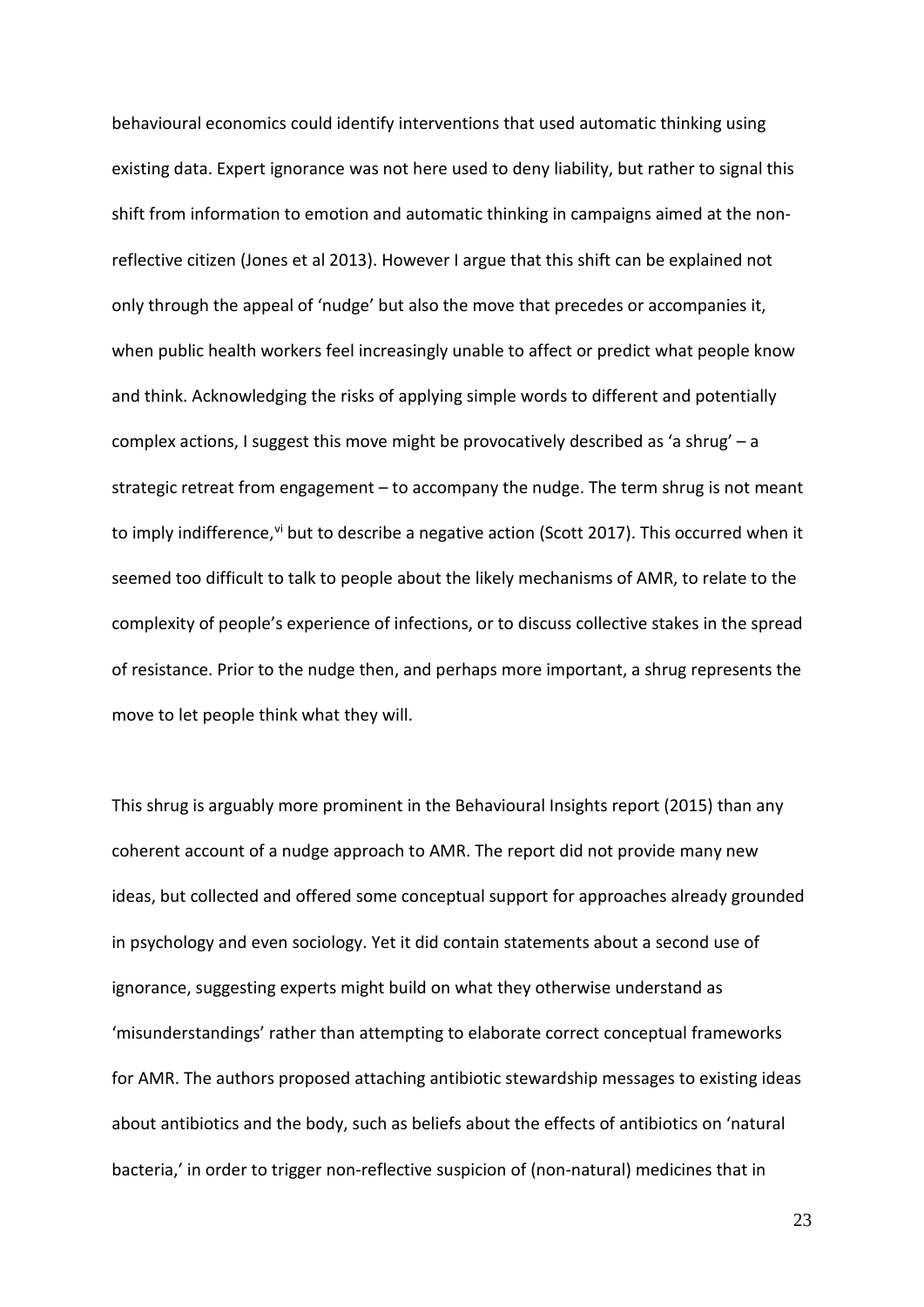other circumstances they might resist (e.g. vaccination). A shift from presenting resistance as a quality of bacteria led to accounts of it as lingering in human bodies, coming closer to the notion of the body 'building up' resistance. Qualitative research with lay people thus offered not a means of public involvement (Michael 1996) but a source of themes to be amplified in expert-led interventions, especially those aimed at parents of young children.

More explicit differentiation between lay people was made possible through a third use of ignorance, where ignorance was associated with only part of the public. One version of this used the Euromonitor survey results to invite Europeans to enjoy a sense of superiority by distancing themselves from others' naïve belief in antibiotics' value against viral infections. This kind of 'associational distancing' is commonly discussed in sociological accounts of identity work (e.g. Snow and Anderson 1987). In this case experts attempted to provoke it as a public health approach asserting distance between different members of the public rather than between experts and lay people (c.f. Maranta et al 2003; Michael 2012). Such appeals are more subtly invoked in the ongoing UK Antibiotic Guardian campaigns where it is suggested that 'early adopters' who have engaged reflectively with the issue of antibiotic resistance may be imitated by followers acting more automatically. Though little theorized, this could be parsed as a version of 'herd mentality' in nudge or of sociological accounts of the diffusion of innovation (Rogers 1962). Yet critically the Antibiotic Guardian campaign relies on two kinds of distinction at the same time: the psychological distinction between two types of thinking used at different times by a single person, and a social distinction drawn between different types of people by their thinking habits. Though nudge admits to being a form of paternalism (Rebonato 2014), this ability to create social distinctions among those governed or addressed by government is perhaps less obvious.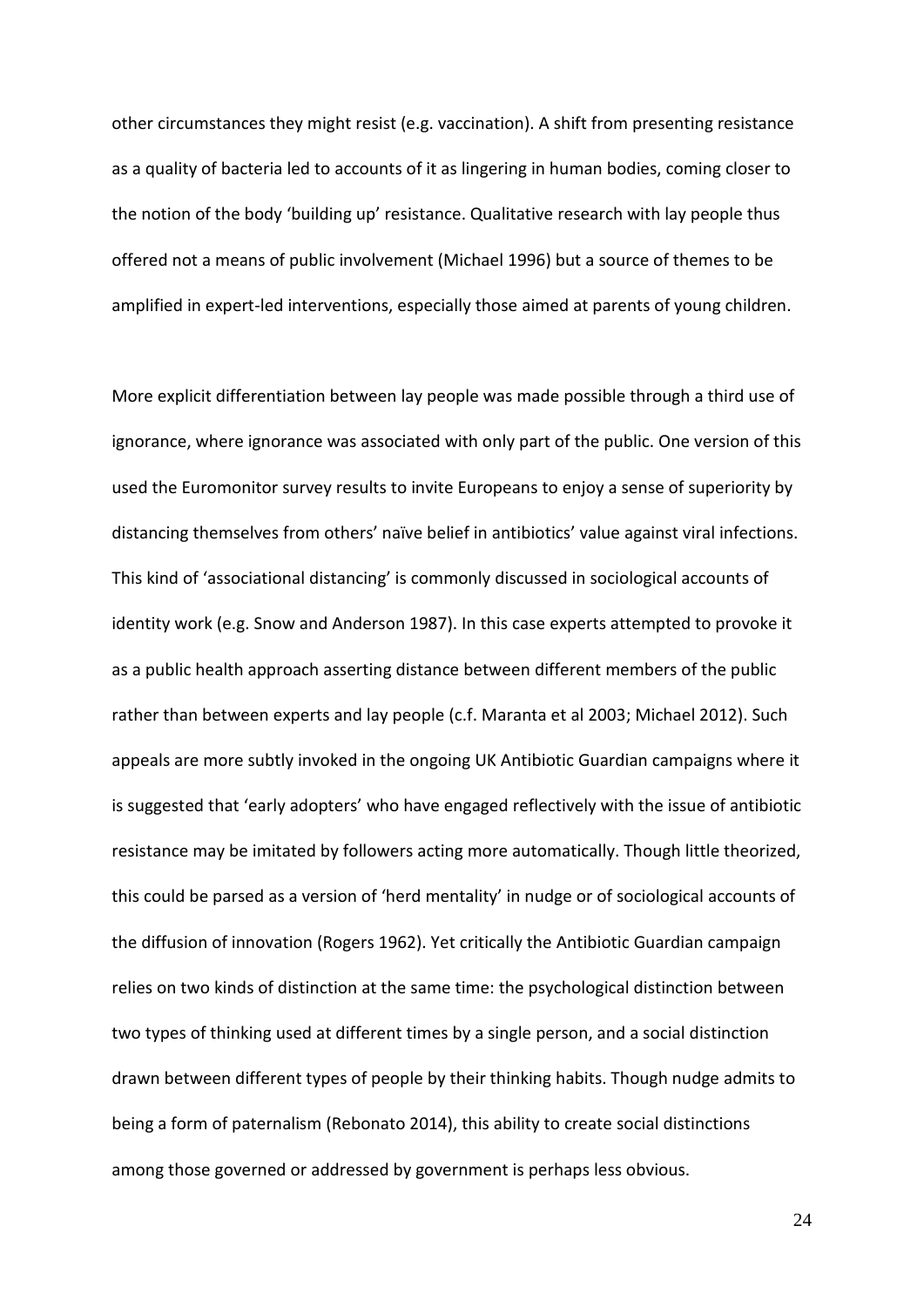The three different uses of ignorance described here – and the expert claims on which they are grounded – are not always clearly defined or distinguished from each other. Public health continues to draw on different conceptual models and research methodologies in working on antibiotic stewardship. Nevertheless, such uses of ignorance do seem to reduce the space for other kinds of public engagement around AMR. For example, there appears limited interest in bringing together expert and lay perspectives in deliberative events (c.f. Marenta 2003, Lezaun and Soneryd 2007). There is also little discussion of those people who demonstrate knowledge and take independent decisions to use antibiotics, who are figured as problematic antibiotic consumers rather than responsive and reflective citizens with whom to engage. My analysis thus provides an empirical illustration of how nudge reduces opportunities for more democratic discussion (e.g. Carter 2015, Leggett 2014), or for work to generate meaningful 'publics' around the issue (e.g. Marres and Lezaun 2011). Choosing to emphasise the common cold or flu also creates a division between public health messages and media and policy talk of apocalypse (Brown and Crawford 2009, Nerlich 2009, Brown and Nettleton 2017), as well as tensions with efforts to depict flu as serious. Though the 1990s Andybiotic campaigns used a particular style to invoke the national crisis of the 1940s and the need for solidarity in conserving scarce resources, more recent campaigns largely address people as individuals concerned about their own health (or that of their families) and their reputation or sense of self.

In conclusion, efforts to trigger non-reflective thinking show how behavioural economics can gain traction from the travails of public health, offering an alternative 'economic imaginary' to that described by Brown and Nettleton (2017). Though AMR may offer an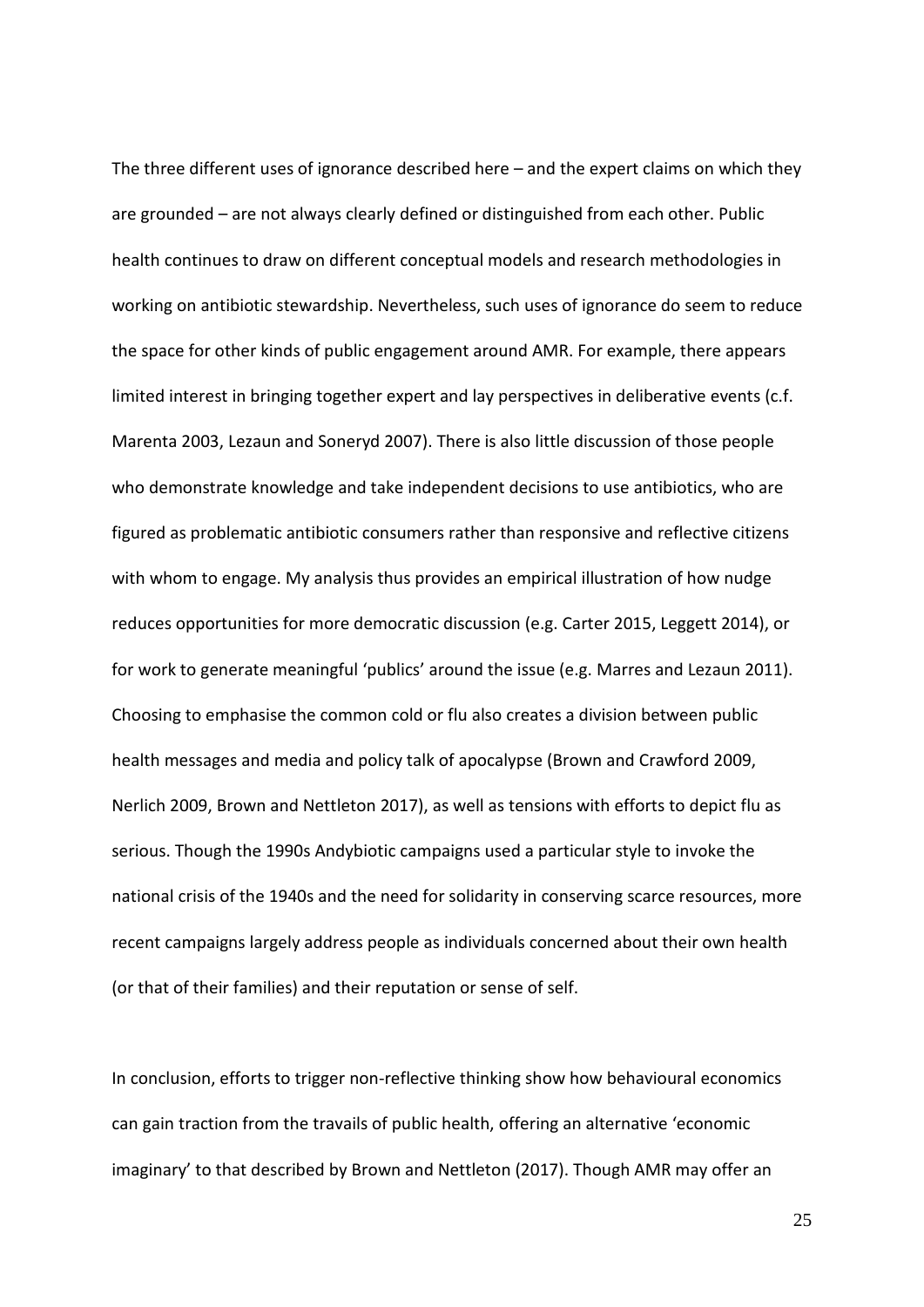example of wider trends in public health, it shows a very explicit loss in confidence in citizens' capacities for reflection. The analysis of this case suggests that experts may be increasingly ready to work with distinctions not only between different types of thinking but also different possible publics, who are discursively constituted as negative subjects imagined as ignorant, irrational or rebellious. 'Ignorance' therefore is not only strategic but productive, reducing space for more explicit political encounters with AMR and bringing a tendency to drawn divisions between citizens, as well as between lay people and those experts advising government.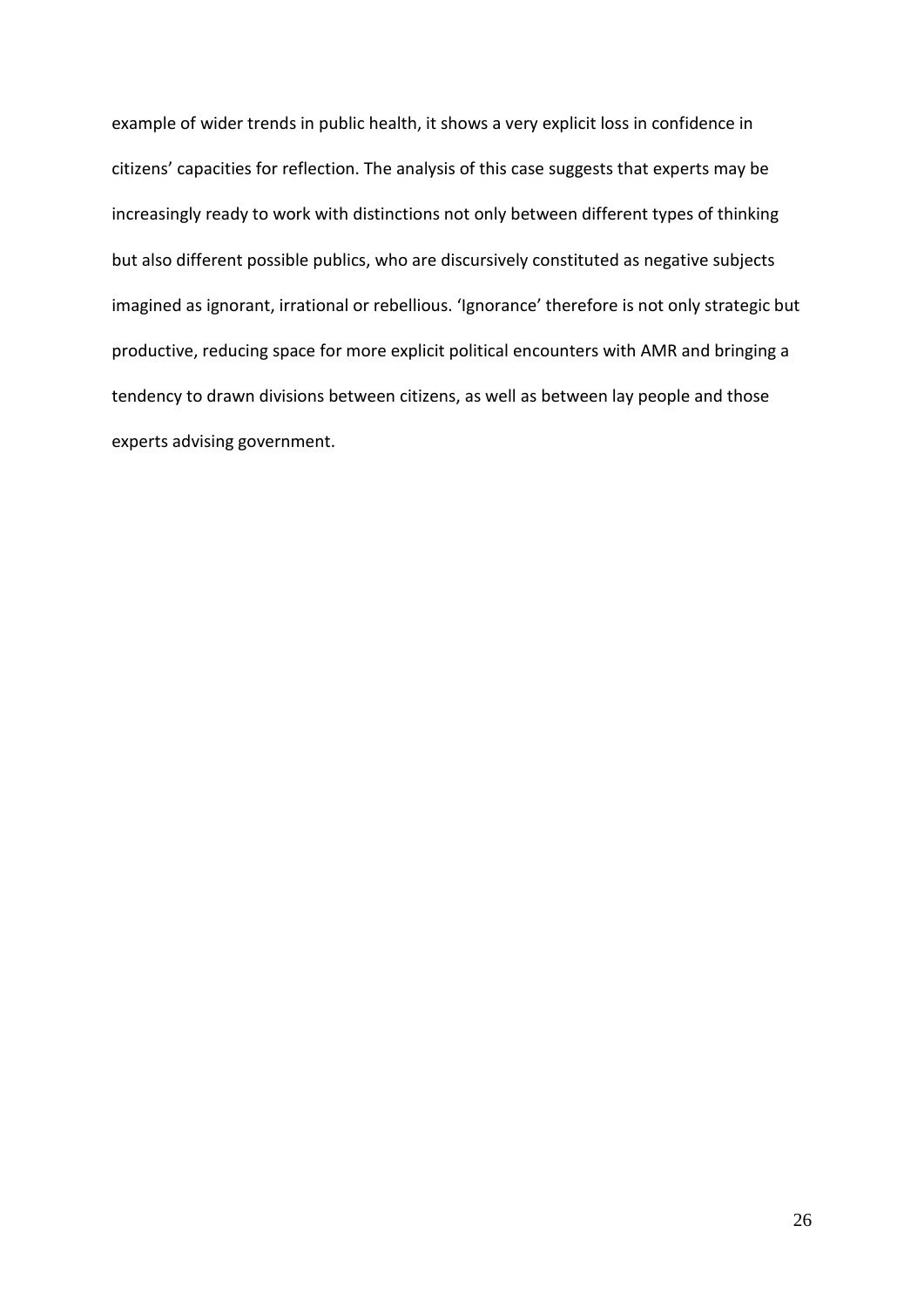# *References*

Antibiotic Guardian website [http://antibioticguardian.com.](http://antibioticguardian.com/)

Armstrong, D. (1993) Public health spaces and the fabrication of identity. *Sociology* 27: 393. Bhattacharya, A., Hopkins, S., Sallis, A. et al (2017) A process evaluation of the UK-wide Antibiotic Guardian campaign: developing engagement on antimicrobial resistance, *Journal of Public Health*, 39:2:e40–e47.

[Britten, N.](http://www.ncbi.nlm.nih.gov/pubmed/?term=Britten%20N%5BAuthor%5D&cauthor=true&cauthor_uid=9420493) and Ukoumunne, O. (1997) The influence of patients' hopes of receiving a prescription on doctors' perceptions and the decision to prescribe: a questionnaire survey. *BMJ.* 315:1506-10.

Brown, P. (2012). A nudge in the right direction? Towards a sociological engagement with libertarian paternalism. *Social Policy and Society,* 11(3):305-317.

Brown, B. and Crawford, P. (2009), 'Post antibiotic apocalypse': discourses of mutation in narratives of MRSA. *Sociology of Health & Illness* 31:508–524.

Brown N. and Nettleton S. (2017) There is worse to come': The Biopolitics of Traumatism in Antimicrobial Resistance. *The Sociological Review* 65(3):493-508.

Carter, E. (2015) Making the blue zones: neoliberalism and nudges in public health promotion. *Social Science & Medicine* 133:372-382.

Chaintarli K, Ingle S, Bhattacharya A, Ashiru-Oredope D, Oliver I and Gobin M (2016) Impact of a United Kingdom-wide campaign to tackle antimicrobial resistance on self-reported knowledge and behavior change. *BMC Public Health* 16:393.

Cohn, S. (ed) (2014) *From health behaviours to health practices.* Oxford: John Wiley & Sons. Cranshaw, P. (2013) Public health policy and the behavioural turn: The case of social marketing. *Critical Social Policy* 33(4):616-637.

Department of Health / Public Health England (2015) *Behaviour change and antibiotic prescribing in healthcare settings Literature review and behavioural analysis.* London: Public Health England.

Earnshaw S, Monnet DL, Duncan B, O'Toole J, Ekdahl K, Goossens H, et al. (2009) European Antibiotic Awareness Day, 2008 - the first Europe-wide public information campaign on prudent antibiotic use: methods and survey of activities in participating countries. *Euro Surveillance* 14(30).

EC Directorate-General for Health and Consumers (2010) *Special Eurobarometer 338.*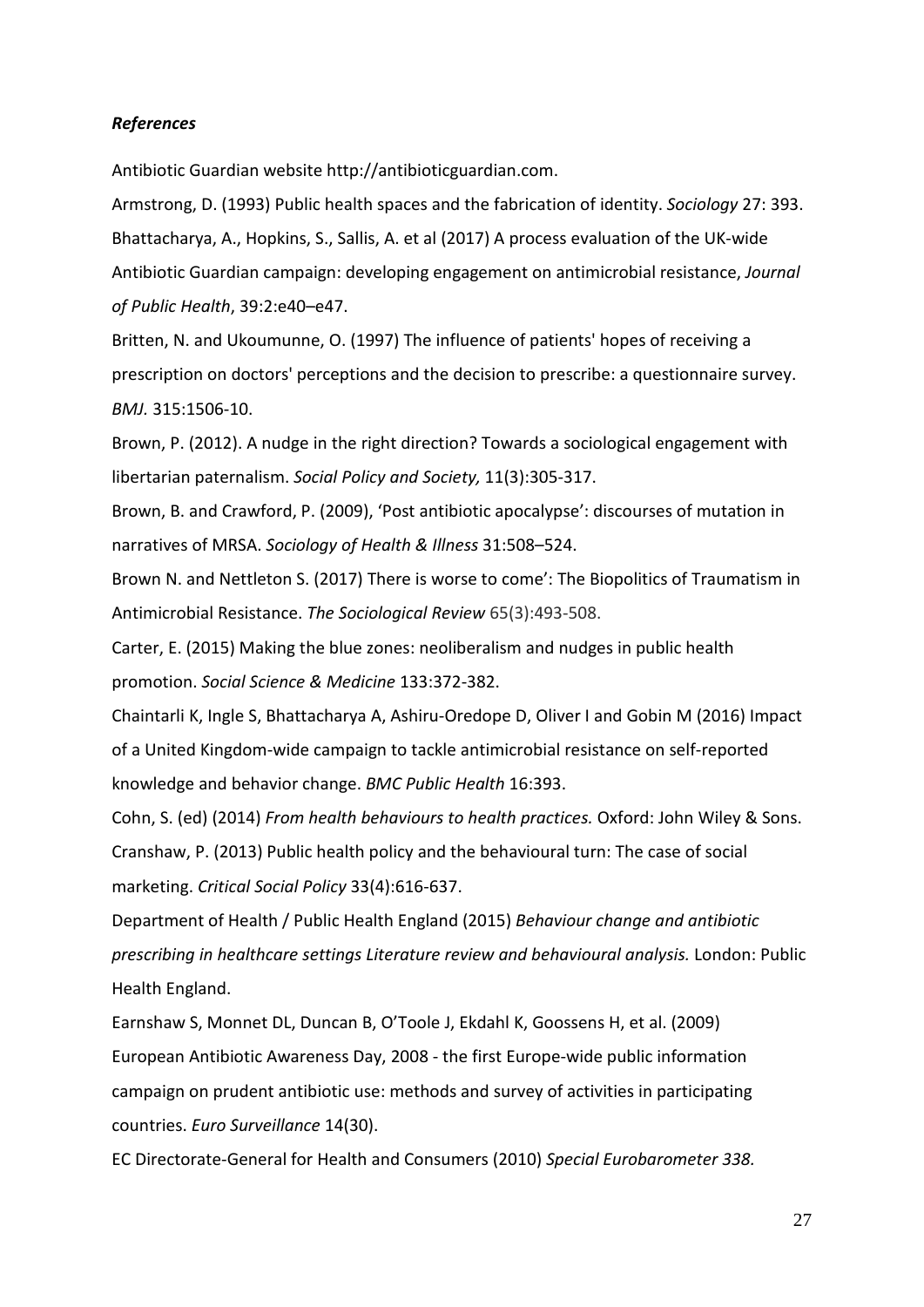*Antimicrobial resistance.* Brussels, TNS Opinion & Social.

EC Directorate-General for Health and Consumers (2013) *Special Eurobarometer 407. Antimicrobial resistance.* Brussels, TNS Opinion & Social 2013.

EC Directorate-General for Health and Consumers (2016) *Special Eurobarometer 445. Antimicrobial resistance.* Brussels, TNS Opinion & Social.

European Centre for Disease Prevention and Control. European Antibiotic Awareness Day. Stockholm: ECDC. http://www.ecdc.europa.eu/en/eaad/Pages/ toolkits.aspx.

Farrell, D. Kostkova, P. Lazareck L. et al (2011) Developing e-Bug web games to teach microbiology. *Journal of Antimicrobial Chemotherapy*. 66(S5):v33-8.

Felt, U. and Fechter (2010) Machineries for Making Publics: Inscribing and De-scribing Publics in Public Engagement. *Minerva* 48[\(3\)](https://link.springer.com/journal/11024/48/3/page/1):219–238.

Francis, N. Wood, F. Simpson, S. et al. (2008a) Developing an 'interactive' booklet on respiratory tract infections in children for use in primary care consultations. *Patient Education and Counselling* 73(2):268-93.

Francis, N.A. Hood, K. Simpson, S. Wood, F. Nuttall, J. Butler, C.C. (2008b) The effect of using an interactive booklet on childhood respiratory tract infections in consultations: study protocol for a cluster randomised controlled trial in primary care. *BMC Family Practice* 9:23. Francis, N. Butler, C. Hood, K. Simpson, S. Wood, F. Nuttall, J. (2009) [Effect of using an](http://www.ncbi.nlm.nih.gov/pmc/articles/PMC2718088/)  interactive booklet about [childhood respiratory tract infections in primary care](http://www.ncbi.nlm.nih.gov/pmc/articles/PMC2718088/)  [consultations on reconsulting and antibiotic prescribing: a cluster randomised controlled](http://www.ncbi.nlm.nih.gov/pmc/articles/PMC2718088/)  [trial](http://www.ncbi.nlm.nih.gov/pmc/articles/PMC2718088/) *BMJ.* 339:b2885.

Gollwitzer, P.M. (1999) Implementation intentions; strong effects of simple plans. *American Psychologist* 54:493-503.

Gross M. (2007) The unknown in process: dynamic connections of ignorance, nonknowledge and related concepts. *Current Sociology* 55:742-59

Hawkings, N.J. Wood, F. Butler, C.C. (2007) Public attitudes towards bacterial resistance: a qualitative study. *Journal of Antimicrobial Chemotherapy* 59:1155–60.

Hawkings, N.J. Butler, C.C. Wood, F. (2008) Antibiotics in the community: a typology of user behaviours. *Patient Education and Counselling*. 73(1):146-152.

Haydock, P. (2014) The rise and fall of the 'nudge' of minimum unit pricing: The continuity of neoliberalism in alcohol policy in England. *Critical Social Policy* 34(2):260 – 279.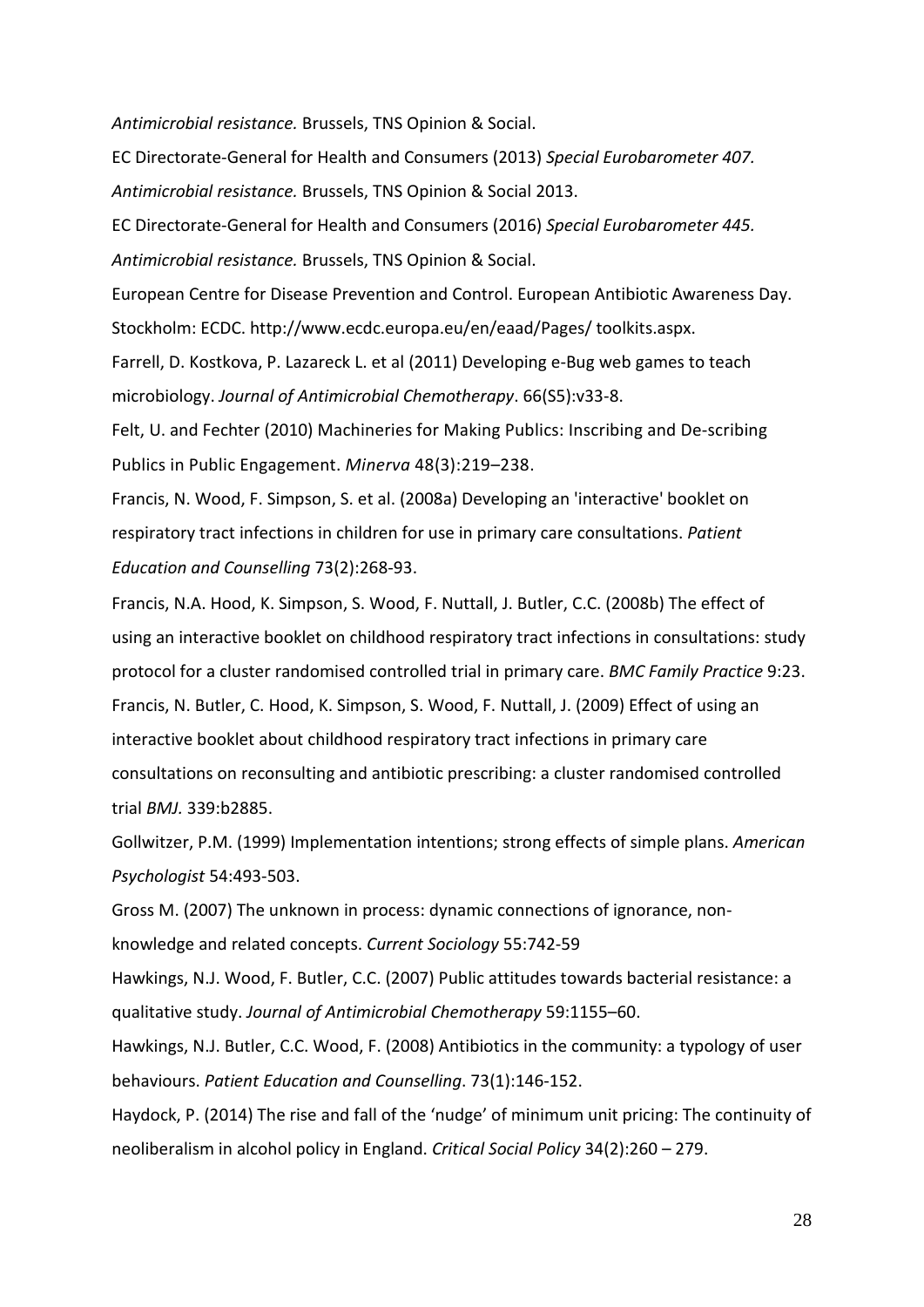Irwin A. (2001) Constructing the scientific citizen: science and democracy in the biosciences. *Public Understanding of Science* 10:1.

John, P. Smith, G. and Stoker, G. (2009) 'Nudge Nudge, Think Think: two strategies for changing civic behaviour', *The Political Quarterly* 80(3):361–9.

Jones, R., Pykett, J. and Whitehead, M. (2013) *Changing Behaviours: On the Rise of the Psychological State.* Edward Elgar, Cheltenham.

Kesten, J. Bhattacharya, A. Ashiru-Oredope, D. Gobin, M. and Audrey, S. (2018) The Antibiotic Guardian campaign: a qualitative evaluation of an online pledge-based system focused on making better use of antibiotics *BMC Public Health*. 18:5.

Knorr Cetina, K. 1999. *Epistemic cultures: how the sciences make knowledge*. Cambridge University Press.

Law J (2004) *After method: Mess in social science research*. London: Routledge.

Law, J. (2008) 'Actor-Network Theory and Material Semiotics,' in *The New Blackwell* 

*Companion to Social Theory*, ed. Bryan S Turner, Oxford: Blackwell. 141–58.

Law, J. (2009) Seeing Like a Survey. *Cultural Sociology* 3(2):239-256.

Leggett, W. (2014) The politics of behaviour change: nudge, neoliberalism and the state. *Policy and Politics* 42(1):3-19.

Lezaun, J. and Soneryd, L. (2007) Consulting citizens: Technologies of elicitation and the mobility of publics. *Public Understanding of Science* 16:279–297.

Maranta, A. Guggenheim, M. Gisler, P. Pohl, C. (2003) The Reality of Experts and the Imagined Lay Person. *Acta Sociologica* 46(2):150-165

Marres, N. and Lezaun, J. (2011) Materials and devices of the public: an introduction. *Economy & Society* 40:489-509.

McGoey, L. (2012) The logic of strategic ignorance. *The British Journal of Sociology* 63(3): 553-576.

McNulty, C.A.M., Boyle, P., Nichols, T. et al. (2007) Don't wear me out—the public's knowledge of and attitudes to antibiotic use. *Journal of Antimicrobial Chemotherapy* 59:727–38.

Merton, R.K. (1987) Three fragments from a sociologist's notebook: establishing the phenomenon, specified ignorance, and strategic materials. *Annual Review of Sociology* 13:1-28

Michael, M. (1996) Ignoring science: discourses of ignorance in the public understanding of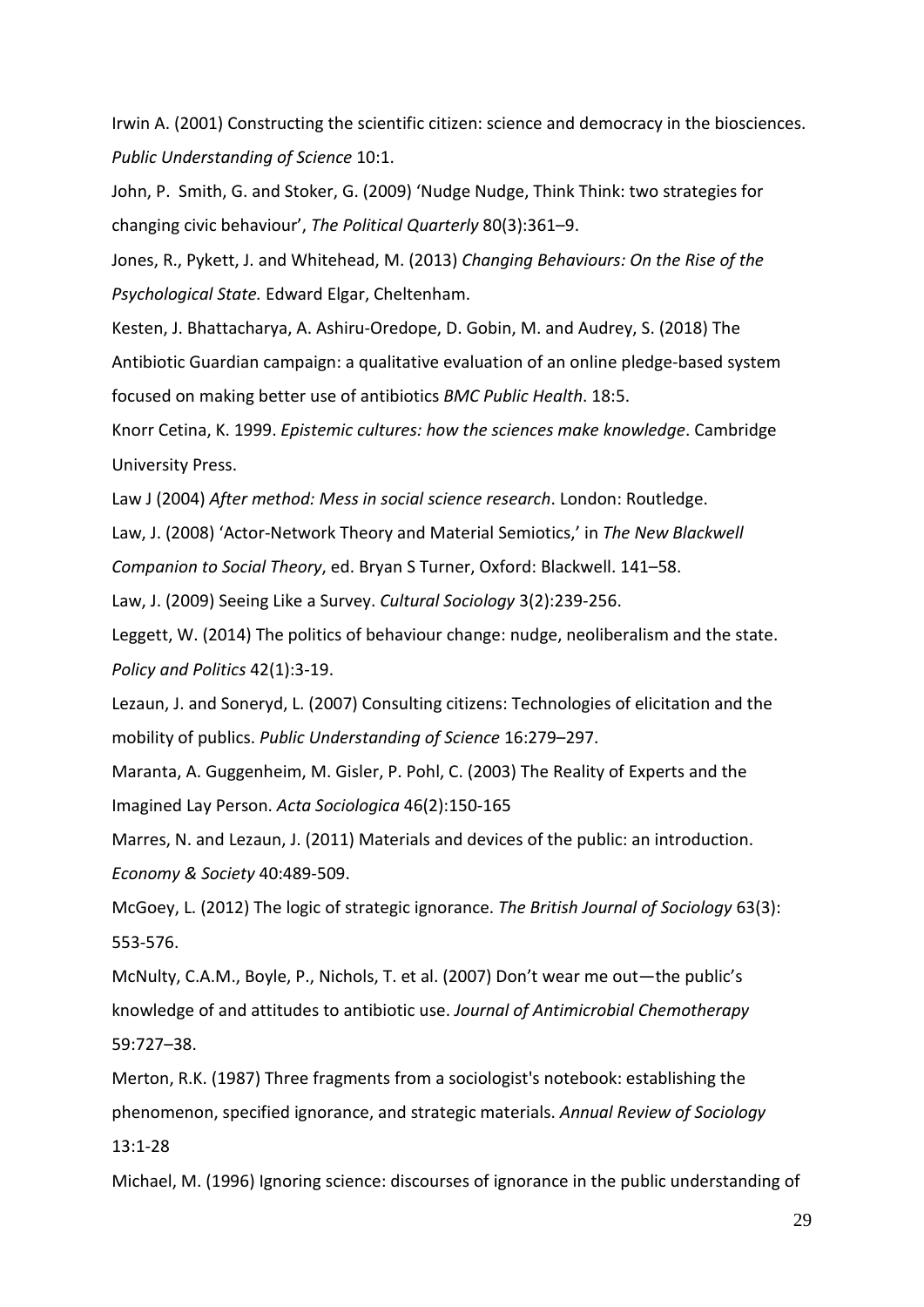science. In Irwin, A. and Wynne, B. *Misunderstanding science* Cambridge: Cambridge University Press. 107-125.

Michael, M. (2012) ["What are we busy doing?": Engaging the Idiot.](http://research.gold.ac.uk/6113/) *Science, Technology and [Human Values,](http://research.gold.ac.uk/6113/)* 37(5):582-544.

Nerlich, B. (2009) ["The post-antibiotic apocalypse" and the "war on superbugs": Catastrophe](http://dx.doi.org/http:/dx.doi.org/10.1177/0963662508087974)  [discourse in microbiology, its rhetorical form and political function.](http://dx.doi.org/http:/dx.doi.org/10.1177/0963662508087974) *Public Understanding of Science* 18(5):574-590.

Pykett, J. (2015) *Brain Culture. Shaping policy through neuroscience*. Policy Press, Bristol. Pykett, J., Jones, R. and Whitehead, M. (eds.) (2016) *Psychological Governance and Public Policy. Governing the mind, brain and behaviour.* Routledge, London.

Rebonato, R. (2014) A critical assessment of libertarian paternalism. *Journal of Consumer Policy* 37(3):357-396.

Rogers, Everett (1962). *Diffusion of innovations.* Free Press of Glencoe, New York.

Scott, S. (2018) A sociology of nothing: understanding the unmarked. *Sociology* 52(1):3-19.

Snow, D., & Anderson, L. (1987). Identity Work Among the Homeless: The Verbal

Construction and Avowal of Personal Identities. *American Journal of Sociology* 92(6):1336- 1371.

Thaler R. and Sunstein C. (2009) *Nudge: Improving Decisions about Health, Wealth and Happiness*. London: Penguin.

Tonkin-Crine, S., Anthierens, S., Francis, N. et al (2014) Exploring patients' views of primary care consultations with contrasting interventions for acute cough: a six-country European qualitative study *Primary Care Respiratory Medicine* 24.

Woodhead, M., Finch, R. et al (2007) Public education—a progress report, *Journal of Antimicrobial Chemotherapy***,** 60(s1):i53-55.

Wynne, B.E. (1996) May the sheep safely graze? A reflexive view of the [expert-lay](http://www.research.lancs.ac.uk/portal/en/publications/may-the-sheep-safely-graze-a-reflexive-view-of-the-expertlay-knowledge-divide(af5c524a-eeb2-41df-8274-eab7735dbc00).html) [knowledge](http://www.research.lancs.ac.uk/portal/en/publications/may-the-sheep-safely-graze-a-reflexive-view-of-the-expertlay-knowledge-divide(af5c524a-eeb2-41df-8274-eab7735dbc00).html) divide. In *Risk, environment and modernity: towards a new ecology* ed. London: Sage.

Yardley, L., Douglas, E., Anthierens, S. et al (2013) Evaluation of a web-based intervention to reduce antibiotic prescribing for LRTI in six European countries: quantitative process analysis of the GRACE/INTRO randomised controlled trial. *Implementation Science* 8:134.